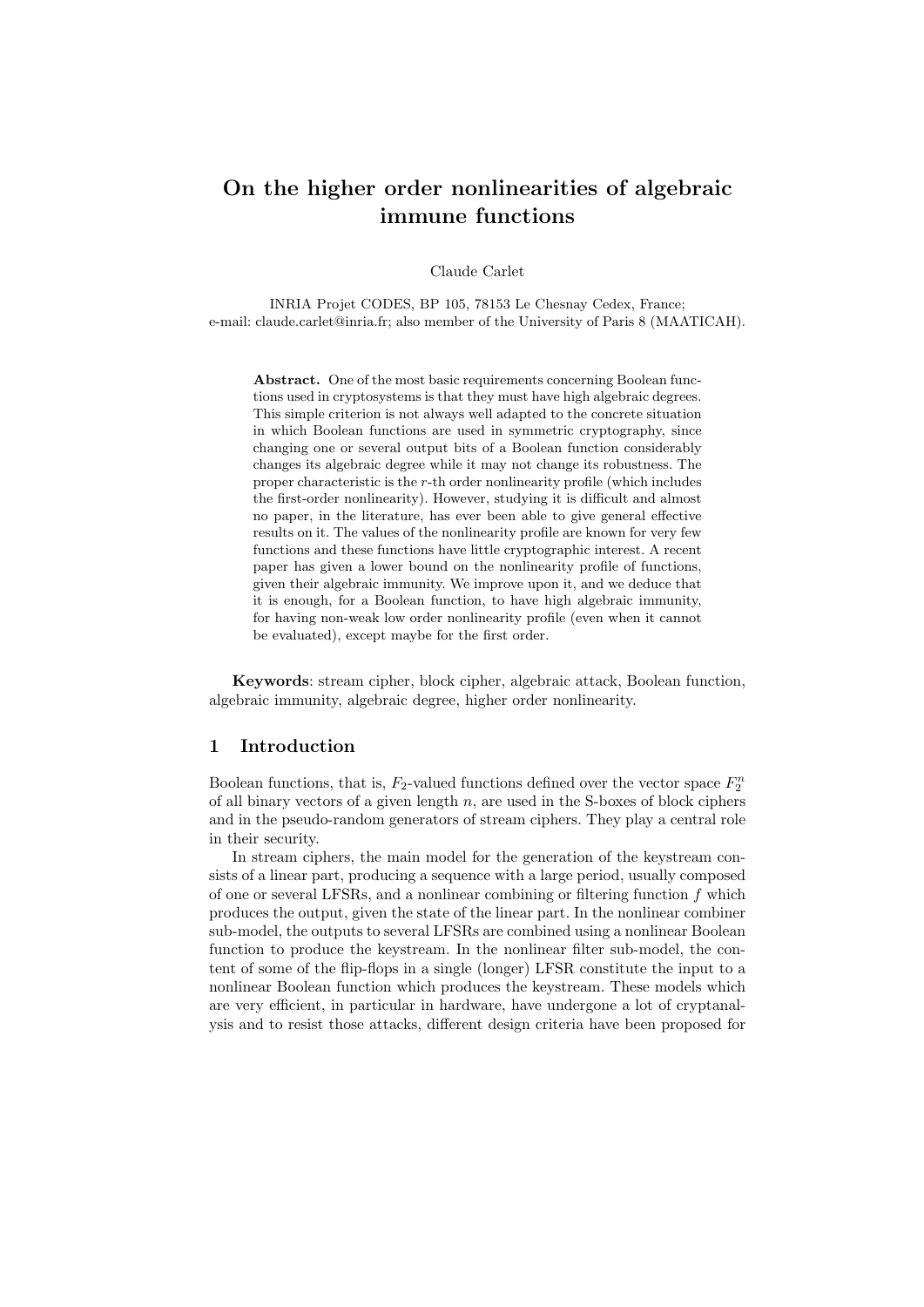both the LFSRs and the combining Boolean function. The main classical cryptographic criteria for designing the function  $f$  are balancedness ( $f$  is balanced if its Hamming weight equals  $2^{n-1}$ ) to prevent the system from leaking statistical information on the plaintext when the ciphertext is known, a high algebraic degree (that is, a high degree of the algebraic normal form of the function) to prevent the system from Massey's attack by the Berlekamp-Massey algorithm (cf. [31, 39], see also [34]), the non-existence of (non-zero) linear structure  $a \in F_2^n$ (such that  $f(x + a) + f(x)$  is constant) so that the function effectively depends on all its variables, a high order of correlation immunity (and more precisely, of resiliency, since the functions must be balanced - a function is  $t$ -resilient if each of its restrictions obtained by keeping constant  $t$  input bits is balanced) to counter correlation attacks (in the case of combining functions), and a high nonlinearity (that is, a large Hamming distance to affine functions) to withstand correlation attacks (again) and linear attacks.

The recent algebraic attacks [15] have led to further characteristics that a cryptographic Boolean function must have. These attacks cleverly use overdefined systems of multivariate nonlinear equations to recover the secret key (the idea of using such systems comes from C. Shannon [40], but the improvement in the efficiency of the method is recent). The core of the analysis in the standard algebraic attack is to find out low degree functions  $g \neq 0$  and h such that  $fg = h$ . It has been shown in [37] that this is equivalent to the existence of a low degree nonzero annihilator of f or of  $1 + f$ , that is, of a function g such that  $fq = 0$  (i.e. whose support is disjoint of that of f) or  $(1 + f)q = 0$ . The minimum degree of such q is called the (basic) algebraic immunity of f and must be as high as possible (the maximum being  $\lceil \frac{n}{2} \rceil$ ). This condition is not sufficient, since a function can have sufficiently high algebraic immunity and be weak against fast algebraic attacks [16]. If one can find q of low degree and  $h \neq 0$ such that  $fg = h$ , then a fast algebraic attack is feasible if the degree of h is not too high, see [16, 1, 24]. Since  $fg = h$  implies  $fh = ffg = fg = h$ , we see that h is then an annihilator of  $f + 1$  and its degree is then at least equal to the algebraic immunity of  $f$ . This means that having a high algebraic immunity is not only a necessary condition for a resistance to standard algebraic attacks but also for a resistance to fast algebraic attacks.

Some of the criteria above play also important roles for S-boxes in block ciphers: the nonlinearity (cf. the linear attack by Matsui [32], see also [12]) and the algebraic degree (the complexity of the "higher order differential attack" on block ciphers due to Knudsen and Lai [26, 28] depends on the algebraic degrees of the Boolean functions involved in the system).

But these criteria must be considered in an extended way: suppose that, given a function which does not satisfy some criterion, it is possible, by changing one or a few bits in its output (that is, in its truth-table) to obtain a function which satisfies the criterion; then this criterion cannot have a general relevance to cryptography, since this change does not fundamentally modify the robustness of the system using this function (however, this situation is not quite the same according to whether the function is used in a synchronous stream cipher, a self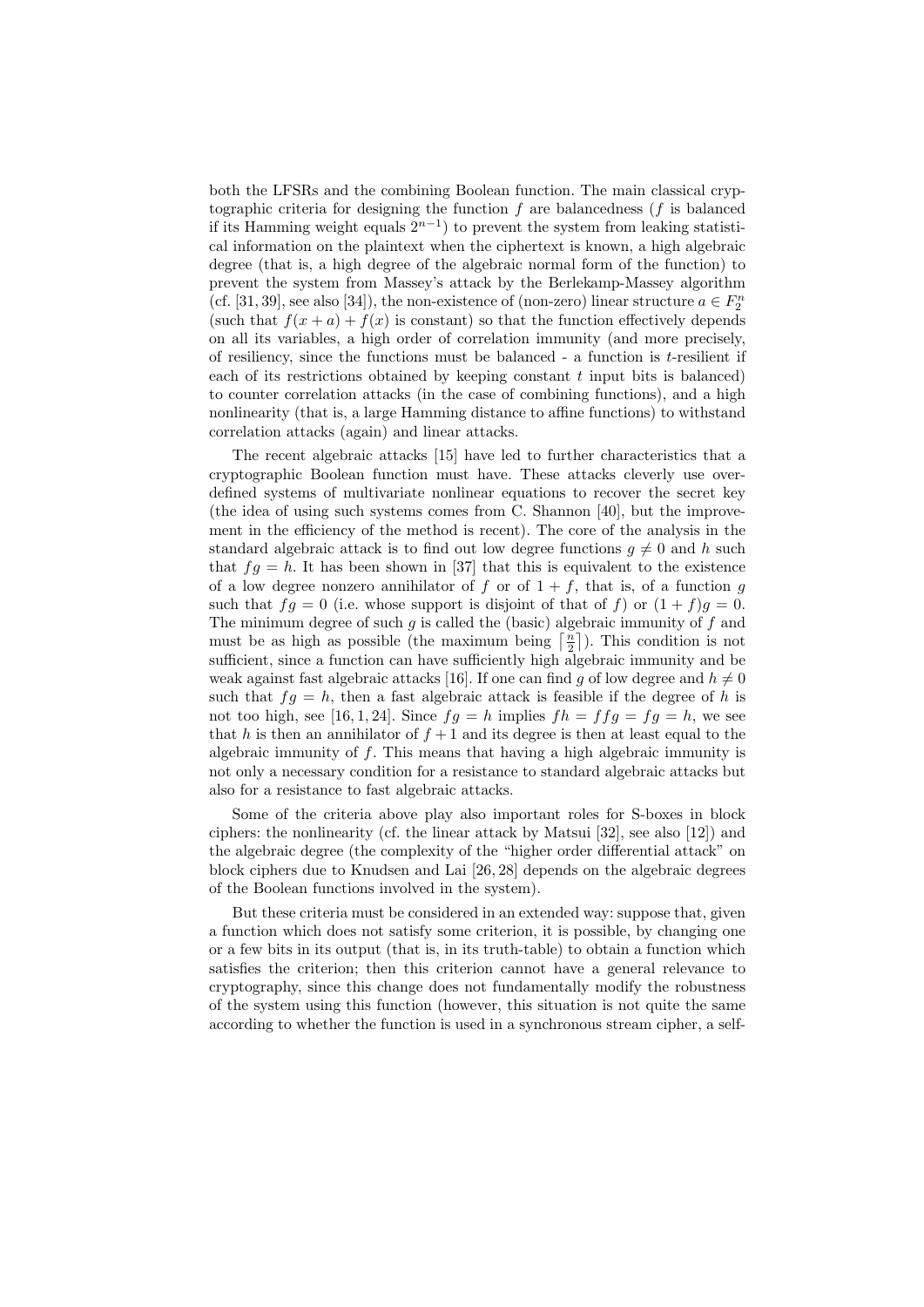synchronizing stream cipher or a block cipher). Some papers in the literature have already addressed this problem for some criteria: see [38] for the criterion of non-existence of nonzero linear structure (Meier and Staffelbach considered the so-called distance to linear structures) and [29, 10] for the resiliency criterion. Some other criteria – for instance the nonlinearity – do not change much when a few bits of the output to the function are changed; hence, they do not need such extension. On the contrary, changing one single bit in the output to an n-variable function of algebraic degree at most  $n-1$  moves its degree to n, and if, starting from a balanced function we want to keep balancedness, changing two bits moves it almost surely to  $n-1$ . A natural way of putting this right is to do as Meier and Staffelbach did for the linear structures, considering, for every  $r < n$ , the minimum Hamming distance to all functions of degrees at most r (whose set is the so-called r-th order Reed-Muller code and will be denoted by  $RM(r)$ ). This distance is usually called the r-th order nonlinearity of the function (and more simply its nonlinearity in the first-order case).

We shall call the *nonlinearity profile* of a function the sequence whose  $r$ -th term, for  $r = 1, \ldots, n-1$ , equals the r-th order nonlinearity of the function. Note that the nonlinearity profile is extended-affine-invariant, in the sense that if  $\phi$  is an affine automorphism of  $F_2^n$  and if  $\ell$  is an affine Boolean function on  $F_2^n$ , then for every *n*-variable Boolean function  $f$ , the nonlinearity profile of the function  $f \circ \phi + \ell$  equals that of f. The best known upper bound on the r-th order nonlinearity of general functions has been given in [11]. Several papers have shown the role played by this parameter in relation to some cryptanalyses (note that, contrary to the first order nonlinearity, it must have low value for allowing the attacks to be realistic) and studied it from an algorithmic viewpoint [14, 23, 25, 27, 33, 35]. However, very few have attempted to give constructions of functions with reasonably good nonlinearity profile or to show general properties of this parameter [25]. In fact, until recently, almost nothing relevant was known on this criterion (see Section 2). Fortunately, it has been shown lately that, if the algebraic immunity  $AI(f)$  of a function f is known, then we can deduce a lower bound on its r-th order nonlinearity for every  $r \leq AI(f) - 1$ : for the first order, see [17] and the improvement of [30]; for any order, see [8] (see Section 2 for a recall of these bounds). This changes completely the situation with the nonlinearity profile. In this paper, we obtain a new bound which improves upon the bound of  $[8]$  for all values of  $AI(f)$  when the number of variables is smaller than or equal to 12, and for most values of  $AI(f)$  when the number of variables is smaller than or equal to 22 (which covers the practical situation of stream ciphers). It also improves asymptotically upon it.

The paper is organized as follows. In Section 2 are given the necessary definitions and properties of the main cryptographic criteria on Boolean functions. In Section 3, we study the dimension of the vector space of annihilators with prescribed algebraic degrees, of a Boolean function with given algebraic degree. The results of this section are used in Section 4 to obtain the lower bound on the r-th order nonlinearity of a function of given algebraic immunity. Finally,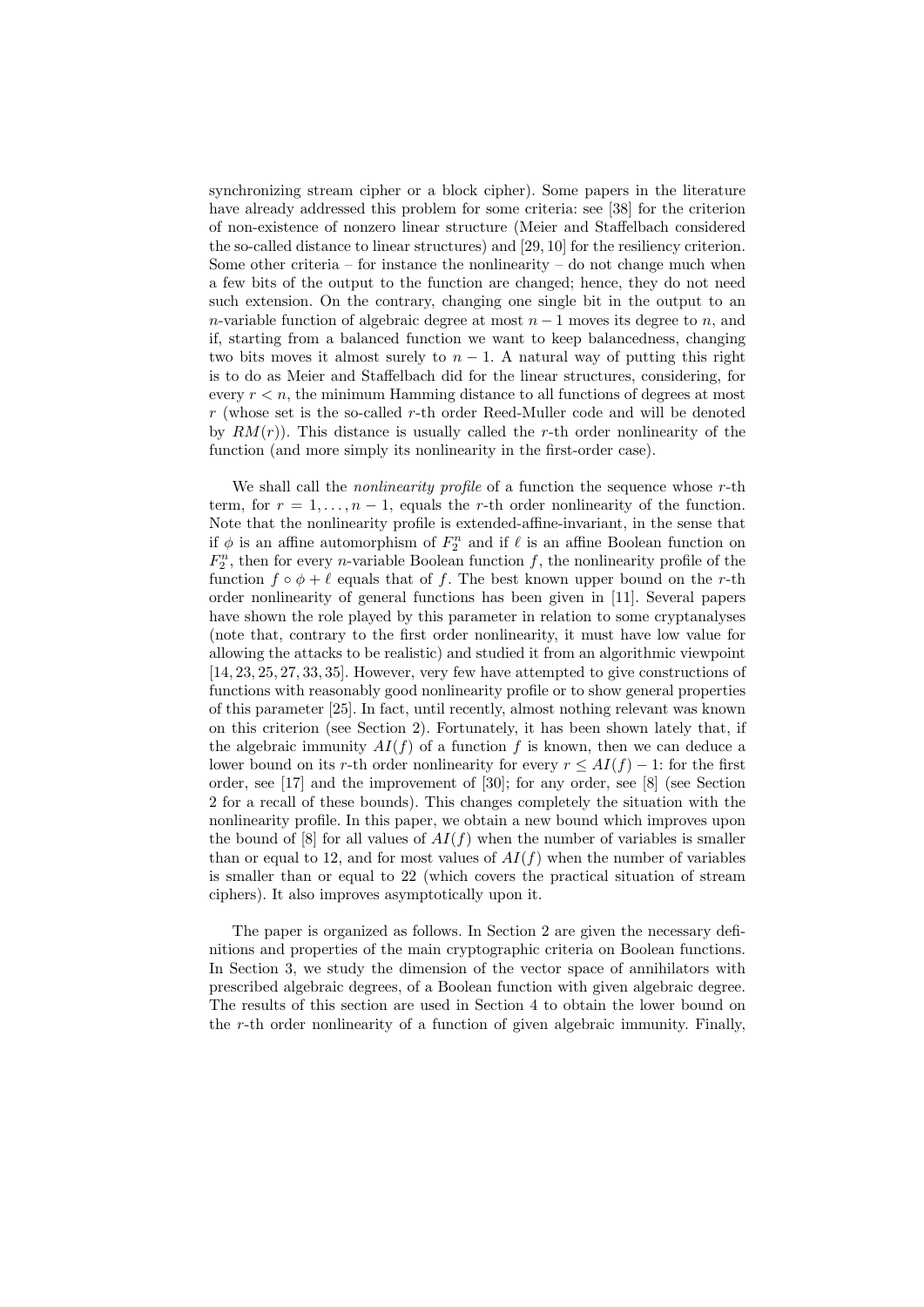in Section 5, we show that the bound of Section 4 simplifies the question of designing cryptographic Boolean functions meeting all necessary criteria.

## 2 Preliminaries

Let  $n$  be any positive integer. Any Boolean function  $f$  on  $n$  variables admits a unique algebraic normal form (ANF):

$$
f(x_1,\ldots,x_n)=\sum_{I\subseteq\{1,\ldots,n\}}a_I\prod_{i\in I}x_i,
$$

where the  $a_I$ 's are in  $F_2$ . The terms  $\prod_{i \in I} x_i$  are called monomials. The algebraic degree  $d^{\circ}f$  of a Boolean function f equals the maximum degree of those monomials whose coefficients are nonzero in its algebraic normal form. Affine functions are those Boolean functions of degrees at most 1.

A slightly different form for the ANF is  $f(x) = \sum_{u \in F_2^n} a_u x^u$ , where  $a_u \in F_2$ and where  $x^u = \prod_{i=1}^n x_i^{u_i}$ . Then  $d^{\circ} f$  equals  $\max_{a_u \neq 0} wt(u)$ , where  $wt(u)$  denotes the Hamming weight  $|\{i=1,\ldots,n \mid u_i=1\}|$  of u. Note that, for every  $x \in F_2^n$ , we have then  $f(x) = \sum_{u \preceq x} a_u$ , where  $u \preceq x$  means that every coordinate of u is upper bounded by the corresponding coordinate of  $x$ , that is, that the support of  $u$  is included in the support of  $x$ .

The Hamming weight of a Boolean function is the Hamming weight of its list of values, that is, the size of its support  $\{x \in F_2^n / f(x) = 1\}$ . The Hamming distance between two Boolean functions is the Hamming weight of  $f + g$ , that is  $d(f,g) = |\{x \in F_2^n \mid f(x) \neq g(x)\}|.$ 

**Definition 1.** Let  $f: F_2^n \to F_2$  be an n-variable Boolean function. Let r be a positive integer such that  $r \leq n$ . The r-th order nonlinearity of f is the minimum Hamming distance between f and all n-variable functions of algebraic degrees at most r.

We shall denote the r-th order nonlinearity of f by  $nl_r(f)$ . The first-order nonlinearity of f is simply called the nonlinearity of f and denoted by  $nl(f)$ .

Clearly we have  $nl_r(f) = 0$  if and only if f has degree at most r. So, the knowledge of the nonlinearity profile (i.e. of all the nonlinearities of orders  $r \geq 1$ ) of a Boolean function includes the knowledge of its algebraic degree. It is in fact a much more complete cryptographic parameter than are the single (first-order) nonlinearity and the algebraic degree: the former is not sufficient for knowing the cryptographic behavior of a function (it does not allow to quantify for instance the resistance to Berlekamp-Massey attack) and the latter is still less sufficient, as explained in introduction.

As far as we know, the nonlinearity profile (or a great part of it) is known in general only for quadratic functions (the functions of algebraic degrees at most 2) and for their sums with functions of very small Hamming weights. Indeed, the first-order nonlinearities of quadratic functions are known (see [36]) and the r-th order nonlinearity of a quadratic function is obviously null for every  $r > 2$ . The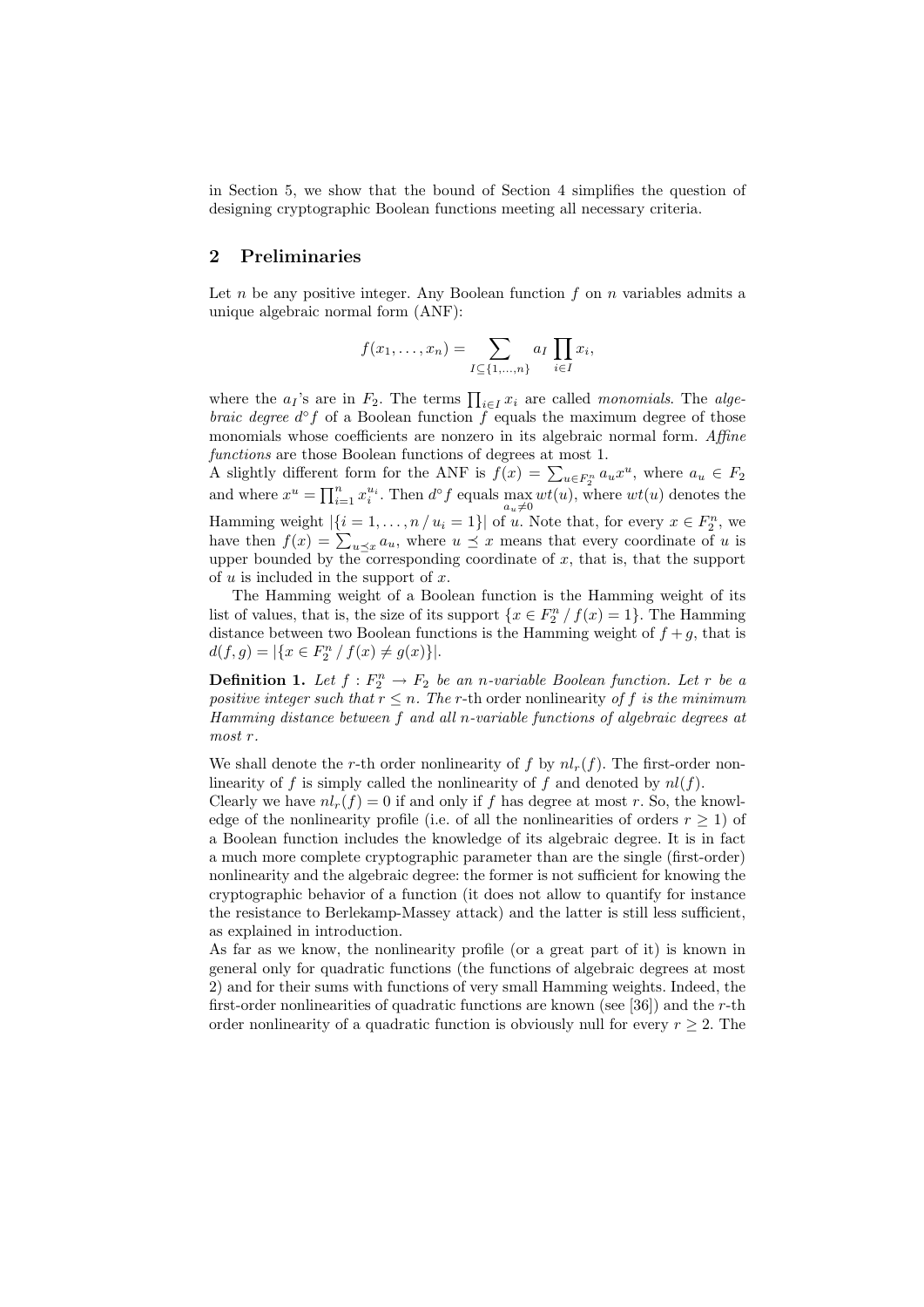first-order nonlinearities of the functions of degrees greater than or equal to 3 are unknown, except for some particular primary constructions of Boolean functions (such as the indicators of flats, or some concatenations of such indicators or of quadratic functions - including the Maiorana-McFarland functions) and for some secondary constructions; nothing is known on the second-order nonlinearities of functions of degrees at least 3 (except for functions of small weights). In the case of functions of small Hamming weights (e.g. the indicators of flats of small dimensions), the r-th order nonlinearity is equal, for sufficiently low values of  $r$ (namely, for  $2^{n-r} > 2wt(f)$ ), to the weight  $wt(f)$  itself.

The algebraic immunity  $[37]$  of a Boolean function f quantifies the resistance to the standard algebraic attack of the pseudo-random generators using it as a nonlinear function.

**Definition 2.** Let  $f: F_2^n \to F_2$  be an n-variable Boolean function. We call annihilator of  $f$  any n-variable function  $g$  whose product with  $f$  is null (i.e. whose support is included in the support of  $f+1$ , or in other words any function which is a multiple of  $f + 1$ ). The algebraic immunity of f is the minimum algebraic degree of all the nonzero annihilators of f or of  $f + 1$ .

We shall denote the algebraic immunity of f by  $AI(f)$ .

A very useful property is its affine invariance: for every affine automorphism  $\phi$ of  $F_2^n$ , we have  $AI(f \circ \phi) = AI(f)$ . This comes from the affine invariance of the algebraic degree.

Clearly, since f is an annihilator of  $f + 1$  (and  $f + 1$  is an annihilator of f) we have  $AI(f) \leq d^{\circ}f$ .

As shown in [15], we always have  $AI(f) \leq \lceil \frac{n}{2} \rceil$ . This bound is tight (see below). Also, we know that almost all Boolean functions have algebraic immunities close to this optimum; more precisely, for all  $a < 1$ ,  $AI(f)$  is almost surely greater than

 $\frac{n}{2} - \sqrt{\frac{n}{2} \ln\left(\frac{n}{a \ln 2}\right)}$  when *n* tends to infinity: see [21].

Even when restricting ourselves to functions with optimum algebraic immunity, the algebraic attacks oblige to use now functions on at least 13 variables, see [4, 8] (this number is a strict minimum and is in fact risky; a safer number of variables would better be near 20).

Very few functions are known (up to affine equivalence) with provably optimum algebraic immunities: the functions whose construction is introduced in [18] (see in [8] their further properties) and some functions which are symmetric (that is, whose outputs depend only on the Hamming weights of their inputs) [19, 3]. These functions have some drawbacks: all of them have insufficient nonlinearities and all but one are non-balanced. Moreover, the functions studied in [19, 3], and to a slightly smaller extent the functions introduced in [18], have not a good behavior against fast algebraic attacks, see [2, 20]. But the research in this domain is very active and it is probable that better examples of functions will be found in the future.

It was shown in  $[17]$  that the weight of a function  $f$  with given algebraic immunity satisfies:  $\sum_{i=0}^{AI(f)-1} {n \choose i} \le wt(f) \le \sum_{i=0}^{n-AI(f)} {n \choose i}$ . In particular, if *n* is odd and  $f$  has optimum algebraic immunity, then  $f$  is balanced.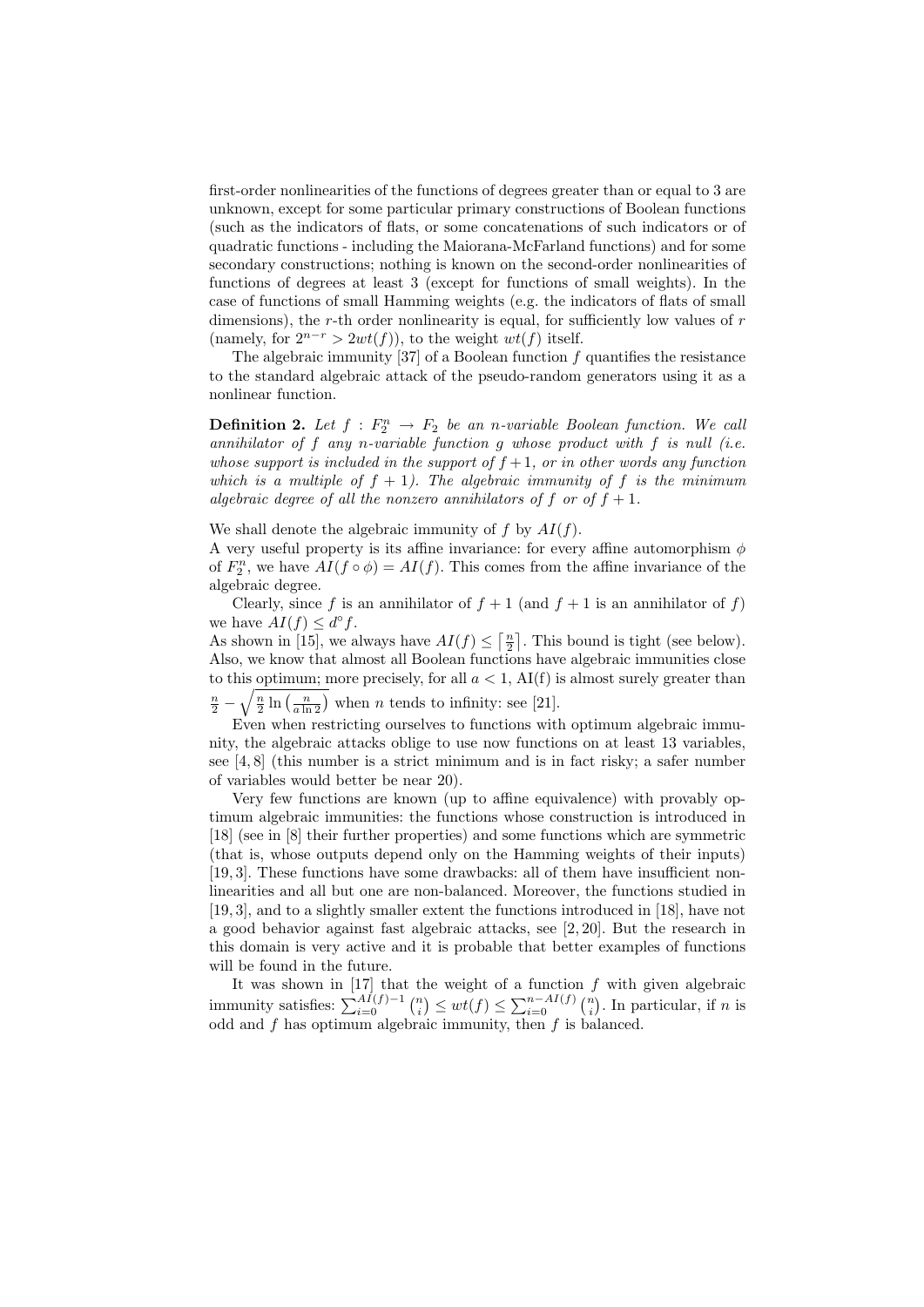The first lower bound on the (first-order) nonlinearity of functions with given algebraic immunity has been obtained in [17]:  $nl(f) \geq \sum_{i=0}^{AI(f)-2} {n \choose i}$ . In [30], M. Lobanov has improved upon this lower bound:  $nl(f) \geq 2 \sum_{i=0}^{AI(f)-2} \binom{n-1}{i}$ . In [8], an easy generalization to the r-th order nonlinearity of the bound obtained in [17] has been given:  $nl_r(f) \geq \sum_{i=0}^{AI(f)-r-1} {n \choose i}$ . In the present paper, we extend Lobanov's bound into a bound which improves, asymptotically and in most cases of practical situations, upon the bound obtained in [8]. This bound is related to the dimension of the annihilators with prescribed algebraic degrees of Boolean functions with given algebraic degrees.

## 3 The dimension of the vector space of prescribed degree annihilators of a function

The number of linearly independent low degree annihilators of a given Boolean function f and of the function  $f + 1$  is an important parameter for evaluating the complexity of algebraic attacks on the systems using this function. We shall see in the next section that it plays also an important role in relation to the  $r$ -th order nonlinearity.

**Definition 3.** Let h be an n-variable Boolean function. We denote by  $An_k(h)$ the vector space of those annihilators of degrees at most k of h and by  $d_{k,h}$  the dimension of  $An_k(h)$ .

Little is known on the behavior of  $d_{k,h}$ . For  $k = n$ , we have clearly  $d_{n,h} =$  $2^n - wt(h)$  since  $An_n(h)$  contains all functions whose supports are disjoint of that of  $h$ . It is also shown in [17, 8] that:

- for  $k = AI(h)$ , we have  $d_{k,h} \leq {n \choose k}$ ,

- if h is balanced and has algebraic immunity  $\frac{n}{2}$  (n even), then  $d_{\frac{n}{2},h} \geq \frac{1}{2} \cdot {n \choose \frac{n}{2}}$ ,

- if h has algebraic immunity  $\frac{n+1}{2}$  (n odd), then  $d_{\frac{n+1}{2},h} = \left(\frac{n}{2}\right)$ .

Also, Lobanov [30] showed that for every non-constant affine function h and every k, we have  $d_{k,h} = \sum_{i=0}^{k-1} \binom{n-1}{i}$ .

Before introducing an upper bound on  $d_{k,h}$  which is valid for all functions, we generalize Lobanov's result by determining the values of  $d_{k,h}$  for several classes of functions. This will be useful in the sequel.

**Proposition 1.** Let h be any n-variable function of degree r, such that  $0 \leq$  $r \leq n$ , and of weight  $2^{n-r}$ . Then for every  $k \geq 0$  we have  $d_{k,h} = \sum_{i=0}^{k} {n \choose i}$  $\sum_{i=0}^{k} \binom{n-r}{i}.$ 

Proof:

We know that h is the indicator of an  $(n - r)$ -dimensional flat (see e.g. [36]), and thanks to the affine invariance of the algebraic immunity, we may without loss of generality assume that it equals  $(x_1 + 1)(x_2 + 1) \cdots (x_r + 1)$ . The sys- $\sum_{u \preceq x \, | \, wt(u) \leq k} a_u = 0$  where x ranges over the support  $\{(0, \ldots, 0)\} \times F_2^{n-r}$  of h, tem characterizing the elements of  $An_k(h)$ , that is, the system of all equations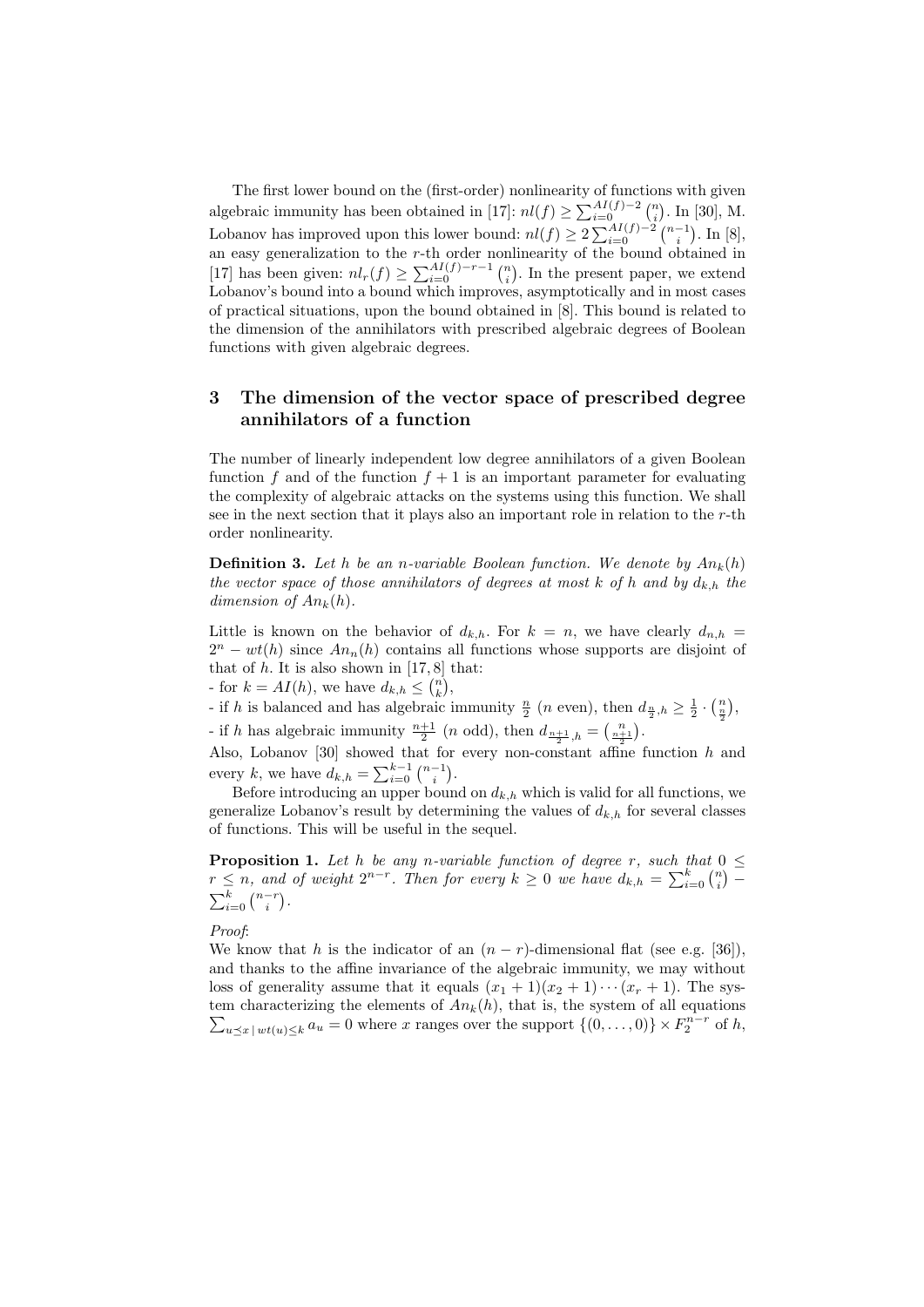does not involve any unknown  $a_u$  such that  $(u_1, \ldots, u_r) \neq (0, \ldots, 0)$ . And when considering it as a system with unknowns  $a_u$  such that  $(u_1, \ldots, u_r) = (0, \ldots, 0)$ , it is the system obtained when characterizing the  $(n - r)$ -variable annihilators of degrees at most k of the constant function 1. This last system has rank  $\sum_{i=0}^{k} {n-r \choose i}$ , since the function 1 admits the null function as only annihilator, and this implies that  $d_{k,h} = \sum_{i=0}^{k} {n \choose i} - \sum_{i=0}^{k} {n-r \choose i}$ . Note that, in the case  $r = 1$ , this is the value given by Lobanov for non-constant affine functions.

**Proposition 2.** Let h be any n-variable function of degree r, such that  $0 \le r \le$ n, and of weight  $2^n - 2^{n-r}$ . Then for every  $k \ge 0$  we have  $d_{k,h} = \sum_{i=0}^{k-r} {n-r \choose i}$ .

Proof:

 $h + 1$  is the indicator of an  $(n - r)$ -dimensional flat, and we may without loss of generality assume that it equals  $x_1x_2 \cdots x_r$ . Then the elements of  $An_k(h)$  are the products of  $x_1x_2 \cdots x_r$  with those functions in the variables  $x_{r+1}, \ldots, x_n$  whose degrees are at most  $k - r$ . Then  $d_{k,h} = \sum_{i=0}^{k-r} {n-r \choose i}$ . In the case  $r = 1$ , this is also the value given by Lobanov.  $\Box$ 

**Proposition 3.** Let t be an integer such that  $t \leq n$  and let h be the symmetric function defined by  $h(x) = 1$  if and only if  $wt(x) < t$ . Then, for every k, we have  $d_{k,h} = \sum_{i=t}^{k} \binom{n}{i}.$ 

Proof:

The coefficients in the ANFs of the elements of  $An_k(h)$  are the solutions of the system of equations  $\sum_{u \preceq x \; | \; wt(u) \leq k} a$  $a_u = 0$ , where x ranges over the set of vectors of weights strictly smaller than t. If  $k \geq t-1$ , then these equations become

 $\sum_{u \preceq x} a_u = 0$  and these ANFs are the polynomials such that  $a_u = 0$  if  $wt(u) < t$ (and  $a_u$  is any element of  $F_2$  if  $t \leq wt(u) \leq k$ ). Otherwise, it is clear that  $An_k(h) = \{0\}.$ 

If  $t \leq \lceil \frac{n}{2} \rceil$ , we have then  $AI(h) = t$ , since it is easy to show then that  $An_k(h+1)$ does not contain nonzero functions of degrees strictly smaller than t.

Note that, denoting by  $f$  the majority function (i.e. the symmetric function of support  $\{x \in F_2^n / wt(x) \geq \lceil \frac{n}{2} \rceil\}$ , Proposition 3 with  $t = \lceil \frac{n}{2} \rceil$  (resp. with  $t = \lfloor \frac{n}{2} \rfloor + 1$ ) gives the value of  $d_{k,f+1}$  (resp. of  $d_{k,f}$ , thanks to affine invariance).

The functions studied in Propositions 1 and 2 are balanced when  $r = 1$  only, and those studied in Proposition 3 are balanced when  $t = \frac{n+1}{2}$  (*n* odd). We study in the next proposition a more general case of balanced functions.

**Proposition 4.** Let h be an n-variable function of weight  $2^{n-r}$   $(1 < r \leq n-1)$ and  $\ell$  a non-constant affine function such that  $h + \ell$  is balanced. Then

$$
d_{k,h+\ell} = \sum_{i=0}^{k-1} \binom{n-1}{i} - \sum_{i=k-r+1}^{k-1} \binom{n-r-1}{i} + \sum_{i=0}^{k-r-1} \binom{n-r-1}{i}.
$$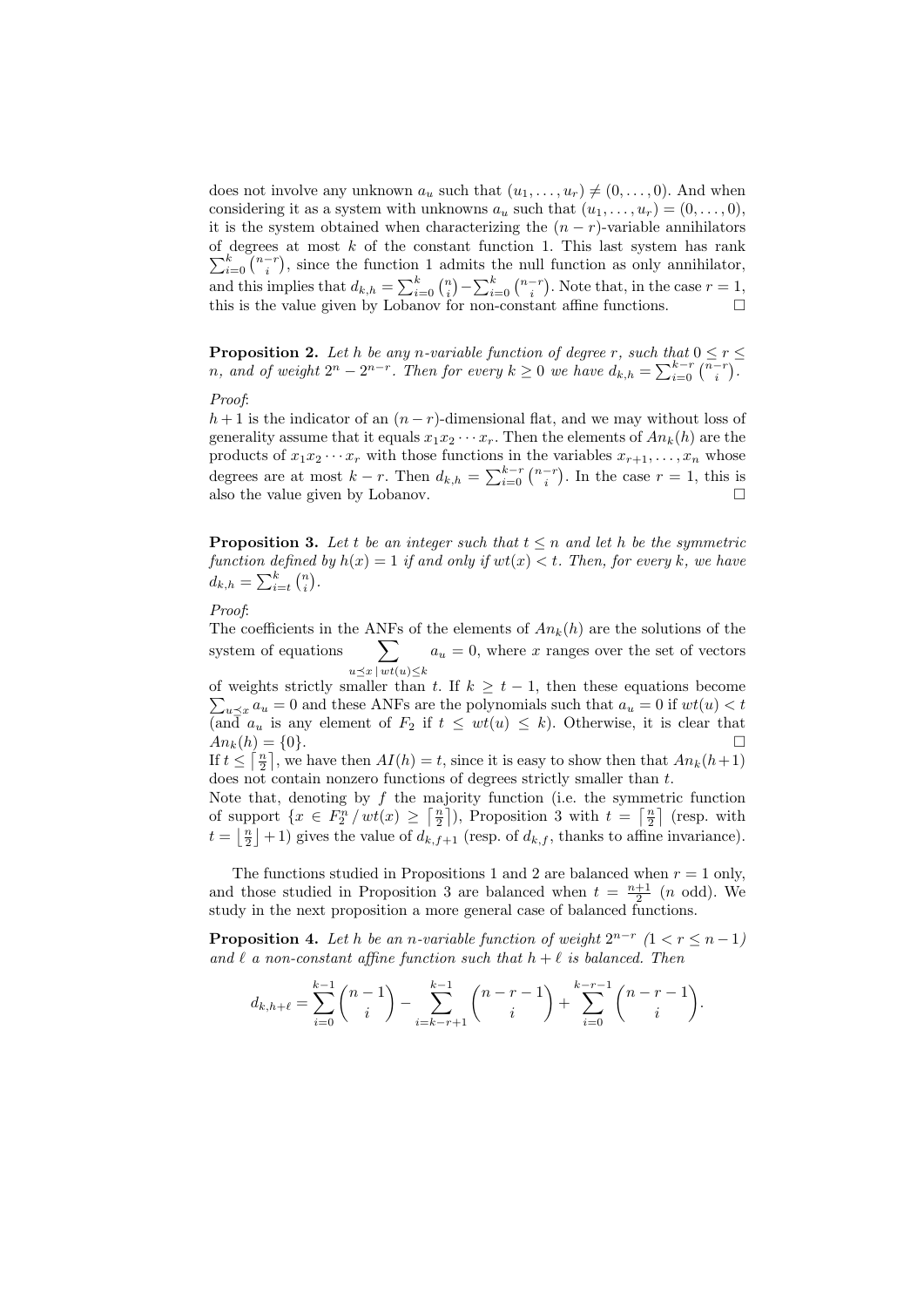#### Proof:

We may without loss of generality assume that  $h(x)$  equals  $(x_1+1)(x_2+1)\cdots(x_r+1)$ 1) and that  $l(x)$  is the function  $x_{r+1}$ . The annihilators of  $h+\ell$  are then the multiples of  $(x_1 + 1)(x_2 + 1) \cdots (x_r + 1) + (x_{r+1} + 1)$ .

Let  $((x_1+1)(x_2+1)\cdots(x_r+1)+(x_{r+1}+1))\left(\sum_{u\in F_2^n} a_ux^u\right)$  be such a multiple. 1. For every u such that  $u_{r+1} = 1$  and for which there exists  $i \leq r$  such that  $u_i = 1$ , we have  $((x_1 + 1)(x_2 + 1) \cdots (x_r + 1) + (x_{r+1} + 1)) x^u = 0$ . Hence, we must not take this case into account when quantifying the dimension.

2. For every u such that  $u_{r+1} = 0$  and for which there exists  $i \leq r$  such that  $u_i =$ 1, the corresponding multiple  $((x_1 + 1)(x_2 + 1) \cdots (x_r + 1) + (x_{r+1} + 1)) x^u$  equals  $(x_{r+1}+1) \prod_{i=1}^{n} x_i^{u_i}$ . Its degree equals  $1 + wt(u_1, ..., u_n)$ .

3. For every u such that  $u_1 = \cdots = u_r = 0$  and  $u_{r+1} = 1$ , the corresponding multiple equals  $((x_1 + 1)(x_2 + 1) \cdots (x_r + 1)) \prod_{i=r+1}^{n} x_i^{u_i}$ . Its degree equals  $r + 1 + wt(u_{r+2}, \ldots, u_n).$ 

4. For every u such that  $u_1 = \cdots = u_r = u_{r+1} = 0$ , the corresponding multiple equals  $((x_1 + 1)(x_2 + 1) \cdots (x_r + 1) + (x_{r+1} + 1)) \prod_{i=r+2}^{n} x_i^{u_i}$ . Its degree equals  $r + wt(u_{r+2}, \ldots, u_n).$ 

The functions of cases 2, 3 and 4 are linearly independent. Then  $d_{k,h+\ell}$  equals  $\sum_{i=0}^{k-1} \binom{n-1}{i} - \sum_{i=0}^{k-1} \binom{n-r-1}{i} + \sum_{i=0}^{k-r-1} \binom{n-r-1}{i} + \sum_{i=0}^{k-r} \binom{n-r-1}{i}.$ 

**Remark:** The knowledge of  $d_{k,h}$  for some function h gives information on  $d_{k,h}$ for some other functions  $h'$ :

1. For every *n*-variable functions  $h$  and  $h'$  and every positive integer  $k$ , we have  $|d_{k,h} - d_{k,h'}| \leq \max(wt(h(h'+1)), wt((h+1)h')) \leq wt(h+h'),$  since the ranks of the systems characterizing  $An_k(h)$  and  $An_k(h')$  satisfy the same inequality (indeed, adding equations to a system increases its rank by at most the number of added equations, and the system characterizing the ANFs of the annihilators of  $h'$  can be obtained from the system characterizing the ANFs of those of  $h$  by adding  $wt(h'(h+1))$  equations and suppressing  $wt(h(h'+1))$  equations).

2. Let h be an n-variable function and let  $h'$  be the  $(n + 1)$ -variable function  $h'(x_1,\ldots,x_{n+1})=h(x_1,\ldots,x_n)$ . Let k be an integer. The ANFs of the elements of  $An_k(h)$  are the solutions of the system of equations  $u{\in}F_2^n \mid wt(u){\leq}k$  $a_ux^u = 0,$ 

where x ranges over  $supp(h)$  and the ANFs of the elements of  $An_k(h')$  are the solutions of the system of equations  $v \in F_2^{n+1} \mid wt(v) \leq k$  $b_v y^v = 0$ , where y ranges over

 $supp(h') = supp(h) \times F_2$ . This last equation is equal to  $\sum$  $u{\in}F_2^n \mid wt(u){\leq}k$  $b_{u,0}x^u = 0$ if  $y = (x, 0)$  and to  $\sum$  $u \in F_2^n \mid wt(u) \leq k$  $b_{u,0}x^u$ +  $\sum$  $u{\in}F_2^n \mid wt(u){\leq}k{-}1$  $b_{u,1}x^u = 0$  if  $y = (x, 1)$ . Hence,  $d_{k,h'} = d_{k,h} + d_{k-1,h}$ 

In the next lemma, we extend to all Boolean functions the result from [30]. recalled above, which dealt only with affine functions.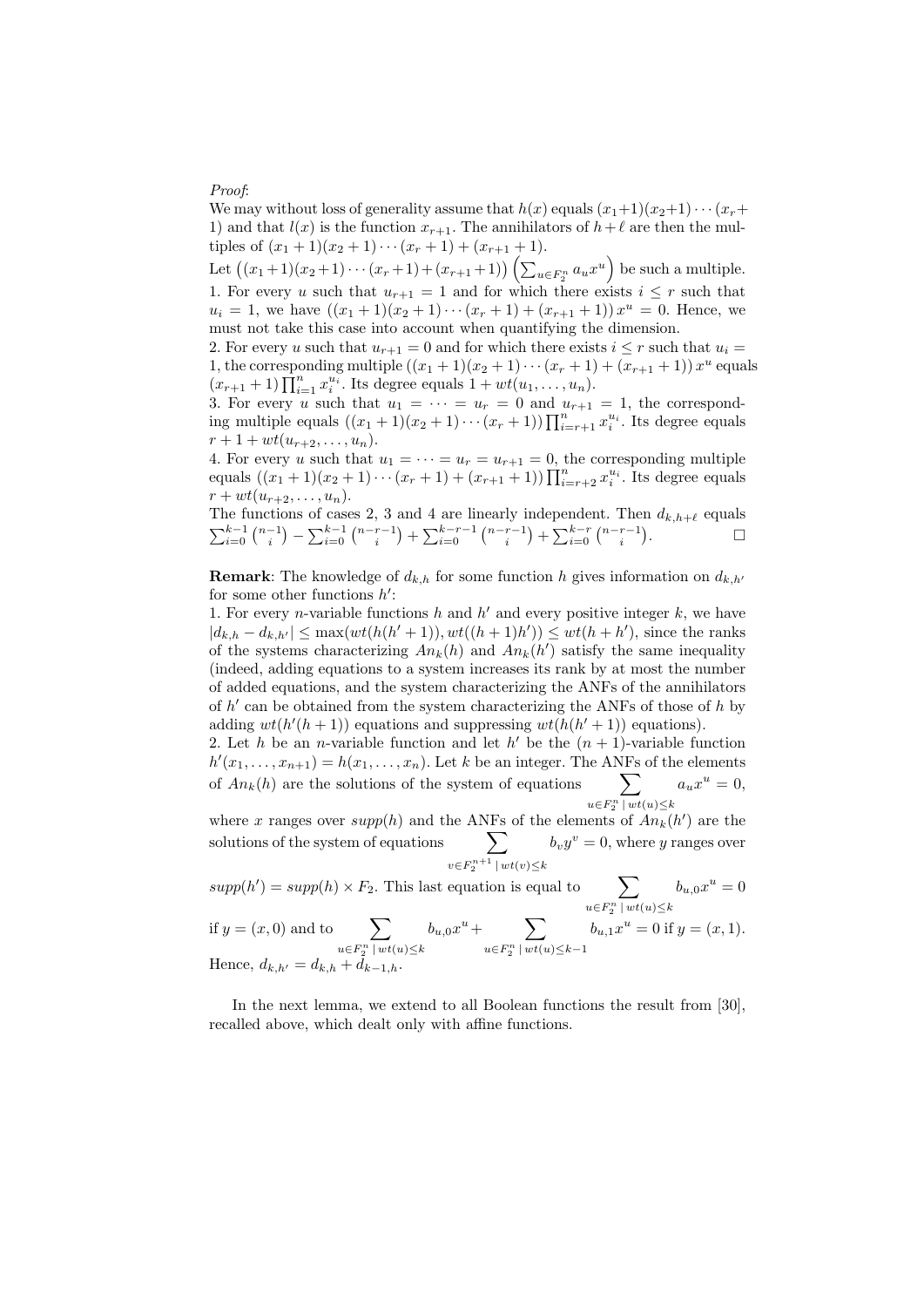**Lemma 1.** Let n be a positive integer. Let r and k be positive integers smaller than or equal to n. Let h be any n-variable Boolean function of algebraic degree r. Then

$$
d_{k,h} \le \min\left(\sum_{i=AI(h)}^k \binom{n}{i}, \sum_{i=0}^k \binom{n}{i} - \sum_{i=0}^k \binom{n-r}{i}\right).
$$

Proof:

We first prove that  $d_{k,h} \leq \sum_{i=A I(h)}^k {n \choose i}$ . If two elements of  $An_k(h)$  have the same degree k part  $\sum_{u \in F_2^n} |w(u)=k} x^u$ , then their sum belongs to  $An_{k-1}(h)$ . We deduce that  $d_{k,h}$  is smaller than or equal to the sum of  $d_{k-1,h}$  and of the dimension of  $RM(k)/RM(k-1)$ , where  $RM(k)$  is the Reed-Muller code of order k. This proves  $d_{k,h} \leq d_{k-1,h} + \binom{n}{k}$  and we deduce the relation  $d_{k,h} \leq \sum_{i=A I(h)}^{k} \binom{n}{i}$ by induction on k, since, by definition,  $d_{AI(h)-1,h} = 0$ .

We prove now that  $d_{k,h} \leq \sum_{i=0}^{k} {n \choose i} - \sum_{i=0}^{k} {n-r \choose i}$ . Since h has degree r and since the dimension of  $An_k(h)$  is invariant under affine equivalence, we can assume without loss of generality that  $h(x) = x_1 x_2 \cdots x_r + h'(x)$ , where h' has degree at most r and where the term  $x_1x_2 \cdots x_r$  has null coefficient in its ANF. For any choice of  $n-r$  bits  $u_{r+1}, \ldots, u_n$ , the restriction  $h_{u_{r+1},...,u_n}$  of h obtained by fixing the variables  $x_{r+1}, \ldots, x_n$  to the values  $u_{r+1}, \ldots, u_n$  (respectively) has then degree  $r$ , and has therefore odd weight, since  $r$  is the number of its variables. Hence it has weight at least 1. For every  $(u_{r+1},...,u_n) \in F_2^{n-r}$ , let us denote by  $x_{u_{r+1},...,u_n}$  a vector x such that  $(x_{r+1},...,x_n) = (u_{r+1},...,u_n)$  and  $h(x) = 1$ . A function  $g(x) = \sum_{u \in F_2^n \mid wt(u) \leq k} a_u x^u$  is an annihilator of h if and only if, for

every  $x \in F_2^n$  such that  $h(x) = 1$ , we have  $g(x) = 0$ . A necessary condition is that  $g(x) = 0$  for every  $x = x_{u_{r+1},...,u_n}$ . If, in each of the resulting equations, we transfer all unknowns  $a_u$  such that  $(u_1, \ldots, u_r) \neq (0, \ldots, 0)$  to the right hand side, we obtain a system S' in the unknowns  $a_u$  such that  $(u_1, \ldots, u_r) = (0, \ldots, 0)$ . Replacing the right hand sides of the resulting equations by 0 (i.e. considering the corresponding homogeneous system  $S'_0$  gives the system that we obtain when we characterize the  $(n-r)$ -variable annihilators of degrees at most k of the constant function 1, considered as a function in the variables  $x_{r+1}, \ldots, x_n$ . Since the constant function 1 admits only the null function as annihilator, this means that the matrix of  $S'_0$  has full rank  $\sum_{i=0}^{k} \binom{n-r}{i}$ . Hence the rank of the whole system of equations  $\sum_{u \in F_2^n \mid wt(u) \leq k} a_u x^u = 0$ , where x ranges over the support of h, is at least  $\sum_{i=0}^{k} {n-r \choose i}$  and the dimension of  $A_k(h)$  is at most  $\sum_{i=0}^{k} {n \choose i} - \sum_{i=0}^{k} {n-r \choose i}$ .

Note that, for  $k = n$ , Lemma 1 gives  $wt(h) \ge \max(\sum_{i=0}^{AI(h)-1} {n \choose i}, 2^{n-r})$  since  $d_{n,h} = 2^n - wt(h)$ , but we already knew that  $wt(h) \geq 2^{n-r}$ , see [36].

#### Remarks:

1. The bound of Lemma 1, which generalizes and improves upon the bound  $d_{AI(h),h} \leq {n \choose AI(h)}$  of [8], is tight for every value of  $AI(h)$  (upper bounded by  $\lceil \frac{n}{2} \rceil$ ) and for every  $k \leq n$ . When  $AI(h) = 1$ , it is achieved at least by all functions of weight  $2^{n-r}$ , according to Proposition 1 (all of these functions have algebraic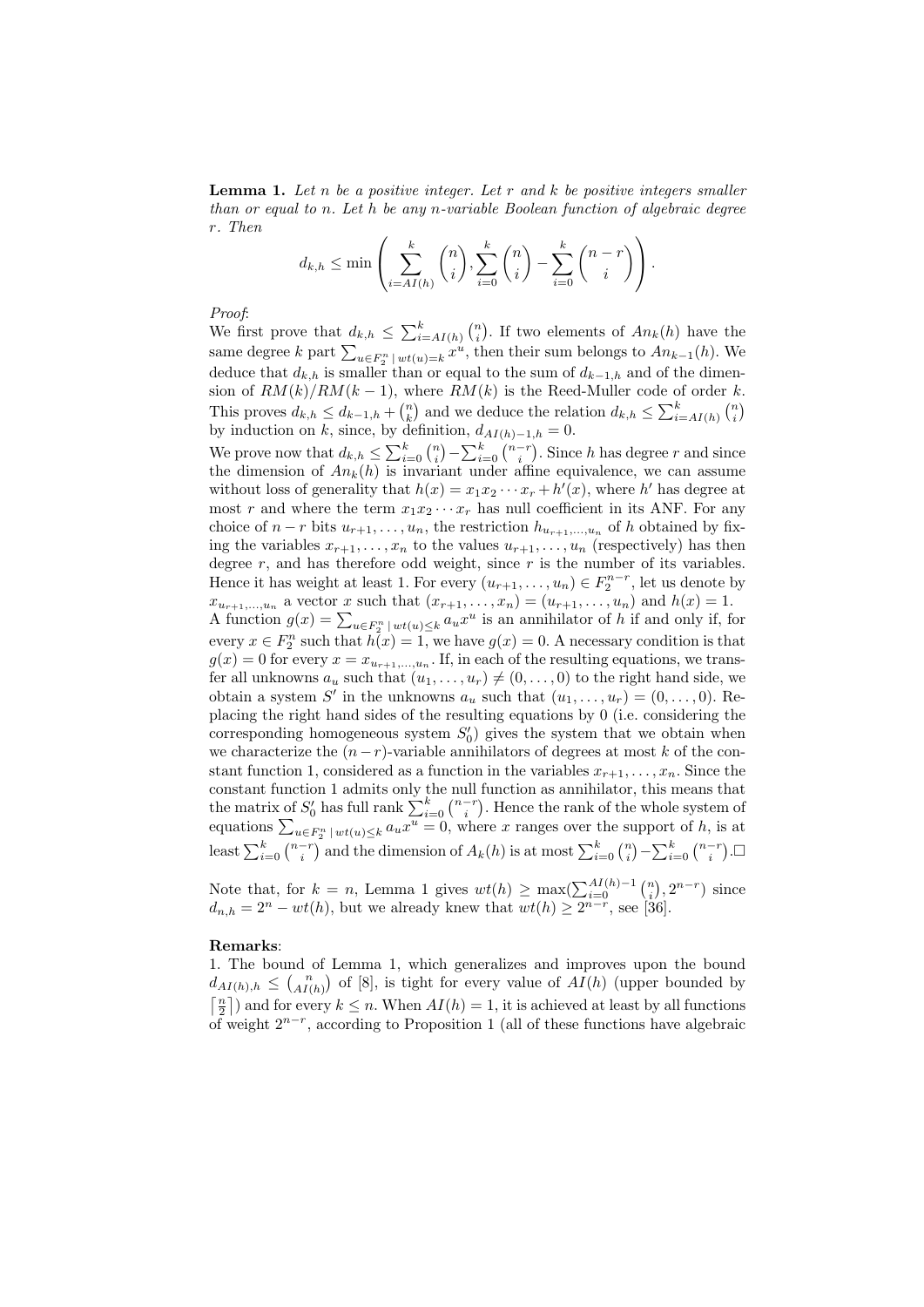immunity 1). When  $AI(h) = t > 1$ , it is achieved by the function of Proposition 3. Note that in this case, the value of r is large. We do not assert that the bound is also tight for every  $r$ .

2. We show in Appendix that the bound of Lemma 1 can be improved in some cases. We do not know whether the stronger inequality  $d_{k,h} \leq \sum_{i=A I(h)}^{k} {n \choose i}$  $\sum_{i=AI(h)}^{k} \binom{n-r}{i}$  can be true for every function of degree r and for some values of k (depending on the value of  $AI(h)$ ). The functions of Proposition 1 are not counter-examples since they have algebraic immunity 1, and those of Proposition 3 neither since they have degree  $r > n - t$ .

## 4 The lower bound on the r-th order nonlinearity

We need a preliminary result before stating our main result.

**Proposition 5.** Let  $f$  be a Boolean function in n variables and let  $r, r'$  be nonnegative integers such that  $r' \leq r$  and  $AI(f) - r - 1 \geq 0$ . For every n-variable function h of degree  $r$  and of algebraic immunity  $r'$ , we have

$$
wt(fh) \ge \max \left( \sum_{i=0}^{r'-1} \binom{n}{i}, \sum_{i=0}^{AI(f)-r-1} \binom{n-r}{i} \right) \text{ if } r' \le AI(f) - r - 1,
$$
  

$$
\ge \sum_{i=0}^{AI(f)-r-1} \binom{n}{i} \text{ if } r' > AI(f) - r - 1.
$$

In all cases, we have:

$$
wt(fh)\geq \sum_{i=0}^{AI(f)-r-1}\binom{n-r}{i}.
$$

Proof:

Let  $k$  be any non-negative integer. A Boolean function of degree at most  $k$ belongs to  $An_k(fh)$  if and only if the coefficients in its ANF satisfy a system of  $wt(fh)$  equations in  $\sum_{i=0}^{k} \binom{n}{i}$  variables. Hence we have:  $\dim(An_k(fh)) \geq$  $\sum_{i=0}^{k} \binom{n}{i} - wt(fh).$ 

According to Lemma 1:  $\dim(An_k(h)) \le \min\left(\sum_{i=r'}^k {n \choose i}, \sum_{i=0}^k {n \choose i} - \sum_{i=0}^k {n-r \choose i}\right).$ If  $\dim(An_k(fh)) > \dim(An_k(h))$ , then there exists an annihilator g of degree at most k of fh which is not an annihilator of h. Then, gh is a nonzero annihilator of f and has degree at most  $k + r$ . Thus, if  $k = AI(f) - r - 1 \ge 0$ , we arrive to a contradiction. We deduce that  $\dim(An_{AI(f)-r-1}(fh)) \leq \dim(An_{AI(f)-r-1}(h)).$ This implies that  $\sum_{i=0}^{AI(f)-r-1} {n \choose i} - wt(fh)$  is upper bounded by:

$$
\min\left(\sum_{i=r'}^{AI(f)-r-1} \binom{n}{i}, \sum_{i=0}^{AI(f)-r-1} \binom{n}{i} - \sum_{i=0}^{AI(f)-r-1} \binom{n-r}{i}\right),\right)
$$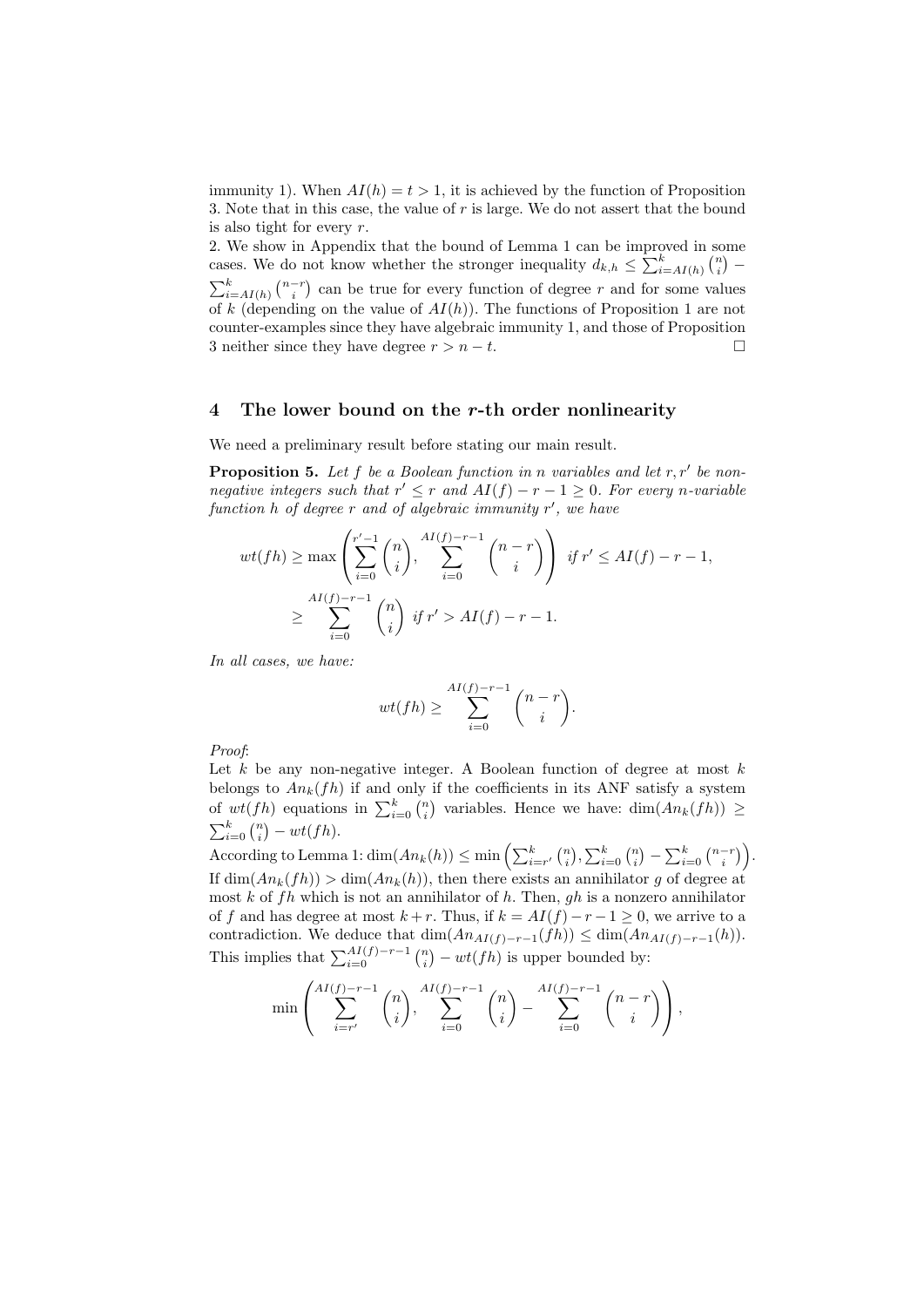that is:

$$
wt(fh) \ge \max\left(\sum_{i=0}^{r'-1} \binom{n}{i}, \sum_{i=0}^{AI(f)-r-1} \binom{n-r}{i}\right) \text{ if } r' \le AI(f) - r - 1,
$$

and

$$
wt(fh) \ge \sum_{i=0}^{AI(f)-r-1} \binom{n}{i} \text{ if } r' > AI(f) - r - 1.
$$

**Theorem 1.** Let  $f$  be any Boolean function in n variables and let  $r$  be any nonegative integer such that  $AI(f)-r-1 \geq 0$ . Then  $nl_r(f) \geq 2$  $AI(f)$  $\sum$  $)-r-1$  $i=0$  $\sqrt{n-r}$ i <u>)</u>. More precisely, we have  $nl_r(f) \ge \max_{r' \le n} (\min(\lambda_{r'}, \mu_{r'}))$ , where:

$$
\lambda_{r'} = 2 \max \left( \sum_{i=0}^{r'-1} {n \choose i}, \sum_{i=0}^{AI(f)-r-1} {n-r \choose i} \right) \text{ if } r' \le AI(f) - r - 1,
$$
  
= 
$$
2 \sum_{i=0}^{AI(f)-r-1} {n \choose i} \text{ if } r' > AI(f) - r - 1,
$$
  

$$
\mu_{r'} = \sum_{i=0}^{AI(f)-r-1} {n-r \choose i} + \sum_{i=0}^{AI(f)-r'} {n-r'+1 \choose i}.
$$

Proof:

Let h be a function of degree at most r such that  $nl_r(f) = wt(f+h) = wt(f(h+h))$ 1)) +  $wt((f + 1)h)$ . Proposition 5 implies  $nl_r(f) \geq 2\sum_{i=0}^{AI(f)-r-1} \binom{n-r}{i}$ . Let r' be any nonnegative integer. If  $AI(h) \geq r'$ , then Proposition 5 applied to the functions f and  $h + 1$  and to the functions  $f + 1$  and h shows that  $wt(f(h + 1))$ and  $wt((f+1)h)$  are lower bounded by:

$$
\max\left(\sum_{i=0}^{r'-1} \binom{n}{i}, \sum_{i=0}^{AI(f)-r-1} \binom{n-r}{i}\right) \text{ if } r' \le AI(f) - r - 1,
$$
  

$$
\sum_{i=0}^{AI(f)-r-1} \binom{n}{i} \text{ if } r' > AI(f) - r - 1.
$$

If  $AI(h) < r'$ , then there exists  $g \neq 0$  such that either  $g \in An_{r'-1}(h+1)$ , and therefore  $supp(g) \subseteq supp(h)$ , or  $g \in An_{r'-1}(h)$ , and therefore  $supp(g) \subseteq$  $supp(h + 1)$ . If  $supp(g) \subseteq supp(h)$ , then we apply Proposition 5 (last sentence of) to the functions f and  $h + 1$  and to the functions  $f + 1$  and g. We obtain:  $wt(f(h + 1)) \ge \sum_{i=0}^{AI(f)-r-1} {n-r \choose i}$  and  $wt((f + 1)h) \ge wt((f + 1)g) \ge$  $\sum_{i=0}^{AI(f)-r'} \binom{n-r'+1}{i}$ . The case where  $supp(g) \subseteq supp(h+1)$  is similar. □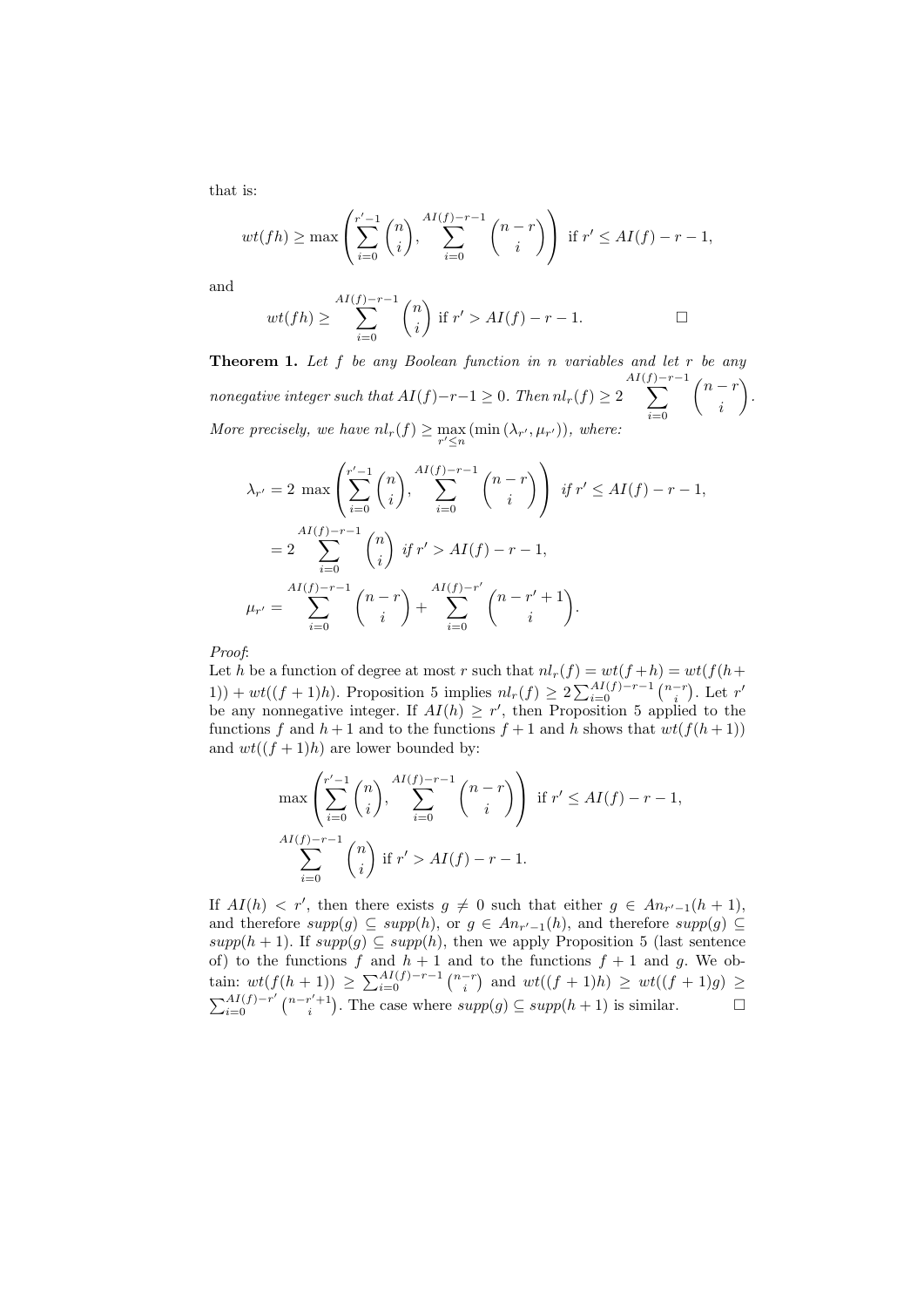#### Remarks:

1. Let  $\delta$  be the algebraic degree of f. We assume that  $r < \delta$  since, otherwise,  $nl_r(f)$  is null. According to McEliece's theorem (see [36] or [7]),  $nl_r(f)$  is divisible by  $2^{\left\lceil \frac{n}{\delta} \right\rceil - 1} = 2^{\left\lfloor \frac{n-1}{\delta} \right\rfloor}$ .

2. The bound of Theorem 1 improves upon the bound  $nl_r(f) \geq \sum_{i=0}^{AI(f)-r-1} \binom{n}{i}$ of [8] for  $r = 1$  (this is Lobanov's result). For  $r > 1$ , it improves upon it for every  $n \leq 12$  and if we go up to  $n \leq 22$ , it improves upon it for every  $AI(f)$  and most of the possible values of r (all of them, unless  $AI(f)$  is very large). We give in Appendix the table of the values of the bounds of Theorem 1 and of [8] when  $AI(f) = \left\lceil \frac{n}{2} \right\rceil$  (i.e. when  $AI(f)$  is optimal - this is the worst case for the bound of Theorem 1), for all values of  $n$  from 13 to 22 and for all values of  $r$  from 1 to  $AI(f) - 1.$ 

3. Both bounds of Theorem 1 and  $[8]$  show that, for most values of r, functions with high algebraic immunities are (much better than) " $r$ -th order bent", in the sense of the paper [25]. In particular, they give more robust functions than those constructed in this paper.

4. In the case of optimal  $AI(f) = \lceil \frac{n}{2} \rceil$ , the bound of Theorem 1 gives  $nl_r(f) \geq$  $2\left(2^{n-r-1}-\sum_{i=n/2-r}^{(n-r)/2-1} {n-r \choose i} -\frac{1}{2} {n-r \choose (n-r)/2} \right)$  when n and r are even; it gives  $nl_r(f) \geq 2\left(2^{n-r-1} - \sum_{i=n/2-r}^{(n-r-1)/2} \binom{n-r}{i}\right)$  when n is even and r is odd,  $nl_r(f) \geq$  $2\left(2^{n-r-1}-\sum_{i=(n+1)/2-r}^{(n-r)/2-1} {\binom{n-r}{i}} - \frac{1}{2} {\binom{n-r}{(n-r)/2}} \right)$  when n and r are odd and finally  $nl_r(f) \geq 2\left(2^{n-r-1} - \sum_{i=(n+1)/2-r}^{(n-r-1)/2} {n-r \choose i}\right)$  when n is odd and r is even. This is in all cases asymptotically greater than  $2^{n-r} - (r+1) \left( \frac{n-r}{\lfloor \frac{n-r}{2} \rfloor} \right) \approx 2^{n-r} \left( 1 - \frac{(r+1)\sqrt{2}}{\sqrt{\pi n}} \right)$  $(r+1)\sqrt{ }$ when *n* tends to  $\infty$  and *r* is fixed. when *n* tends to  $\infty$  and *r* is fixed.<br>5. For  $r \geq 2$ , the asymptotic lower bound  $2^{n-r} \left(1 - \frac{(r+1)\sqrt{2}}{\sqrt{\pi n}}\right)$  given by Theorem 1 is far from the asymptotic lower bound  $2^{n-1} - 2^{n/2} n^{r/2} \sqrt{\frac{\ln 2}{2r!}}$  given in [13]. But this last bound, which can be shown by a simple argument (counting the number of those functions whose r-th order nonlinearities are smaller than this number and showing that it is negligible compared to the number of all functions), is only a proof of existence and gives absolutely no idea of what can be explicitly a function with greater  $r$ -th order nonlinearity. Before our bound, as far as we know, obtaining for every low  $r > 1$  an *effective* way of designing functions with provably non-weak r-th order nonlinearities was open. Moreover (and most importantly), the functions with high algebraic immunities satisfy our bound for

## 5 The consequences on the necessary criteria for the use of Boolean functions in symmetric ciphers

every r of reasonably low value.

The impact of our result may be greater for block ciphers and for self-synchronizing stream ciphers than for synchronous stream ciphers. Indeed, the role of the rth order nonlinearity relatively to the currently known attacks has been more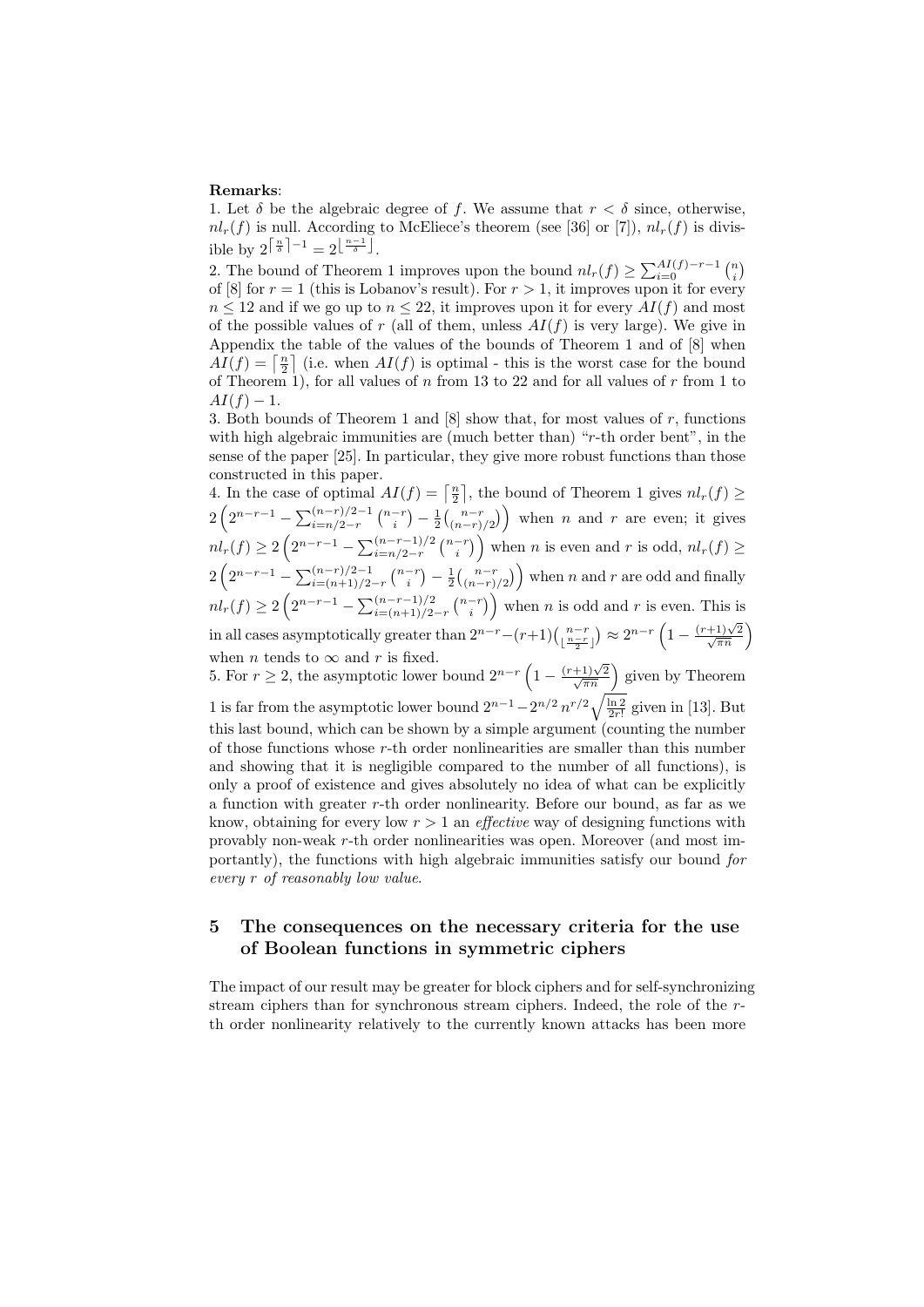clearly shown for the former than for the latter (see  $[14, 23, 25, 27, 33, 35]$ ). As far as we know, and except in extreme situations, no explicit attack is known, that can use the approximation by a low degree function of the combining or filtering function in the pseudo-random generator of a stream cipher (except that an approximate pseudo-random sequence can be generated with a lower complexity, which may allow predicting bits after the observation of a part of the sequence). However, such attack may be found in the future and we know now that a high algebraic immunity will help in this matter. Note that a high algebraic immunity does not necessarily prevent the system from fast algebraic attacks, see e.g. [2], but these attacks were not the subject of the present paper.

The requirements concerning the Boolean functions used in symmetric ciphers are going towards a simplification. We know that the functions with optimum algebraic immunity are balanced, for  $n$  odd. A very high (first-order) nonlinearity takes care of the distance to linear structures, since we know that if a function has a nonzero linear structure then its nonlinearity is upper bounded by  $2^{n-1} - 2^{\frac{n-1}{2}}$  and, therefore that, if its distance to linear structures is d then its nonlinearity is upper bounded by  $2^{n-1} - 2^{\frac{n-1}{2}} + d$ . Lobanov's bound does not guarantee a resistance to attacks using approximations by affine functions, since such resistance needs (see e.g. [22, 5]) a high nonlinearity, but Theorem 1 (with  $r \geq 2$ ) shows that having a high algebraic immunity helps protecting against attacks by approximations by non-affine functions of low degrees, since the complexity of such attacks increases fastly with the degree.

However, the problem of determining functions meeting all the criteria needed for the combining or the filtering model of stream ciphers is still wide open.

## References

- 1. F. Armknecht. Improving Fast Algebraic Attacks. FSE 2004, number 3017 in Lecture Notes in Computer Science, pp. 65–82. Springer Verlag, 2004.
- 2. F. Armknecht, C. Carlet, P. Gaborit, S. Knzli, W. Meier and O. Ruatta. Efficient computation of algebraic immunity for algebraic and fast algebraic attacks. Advances in Cryptology, EUROCRYPT 2006, Lecture Notes in Computer Science 4004 , pp. 147-164, 2006.
- 3. A. Braeken and B. Preneel. On the Algebraic Immunity of Symmetric Boolean Functions. Indocrypt 2005, LNCS 3797, pp. 35–48, 2005. Some false results of this reference have been corrected in Braeken's PhD thesis entitled "Cryptographic properties of Boolean functions and S-boxes" and available at URL http://homes.esat.kuleuven.be/ abraeken/thesisAn.pdf.
- 4. A. Canteaut. Open problems related to algebraic attacks on stream ciphers. Proceedings of WCC 2005, pp. 1-10, 2005.
- 5. A. Canteaut and M. Trabbia. Improved fast correlation attacks using parity-check equations of weight 4 and 5. EUROCRYPT 2000, number 1807 in Lecture Notes in Computer Science, pp. 573–588. Springer Verlag, 2000.
- 6. C. Carlet. On bent and highly nonlinear balanced/resilient functions and their algebraic immunities. Proceedings of AAECC 16, LNCS 3857, pp. 1-28, 2006.
- 7. C. Carlet. Boolean Functions for Cryptography and Error Correcting Codes. Chapter of the monography Boolean Methods and Models, Y. Crama and P. Hammer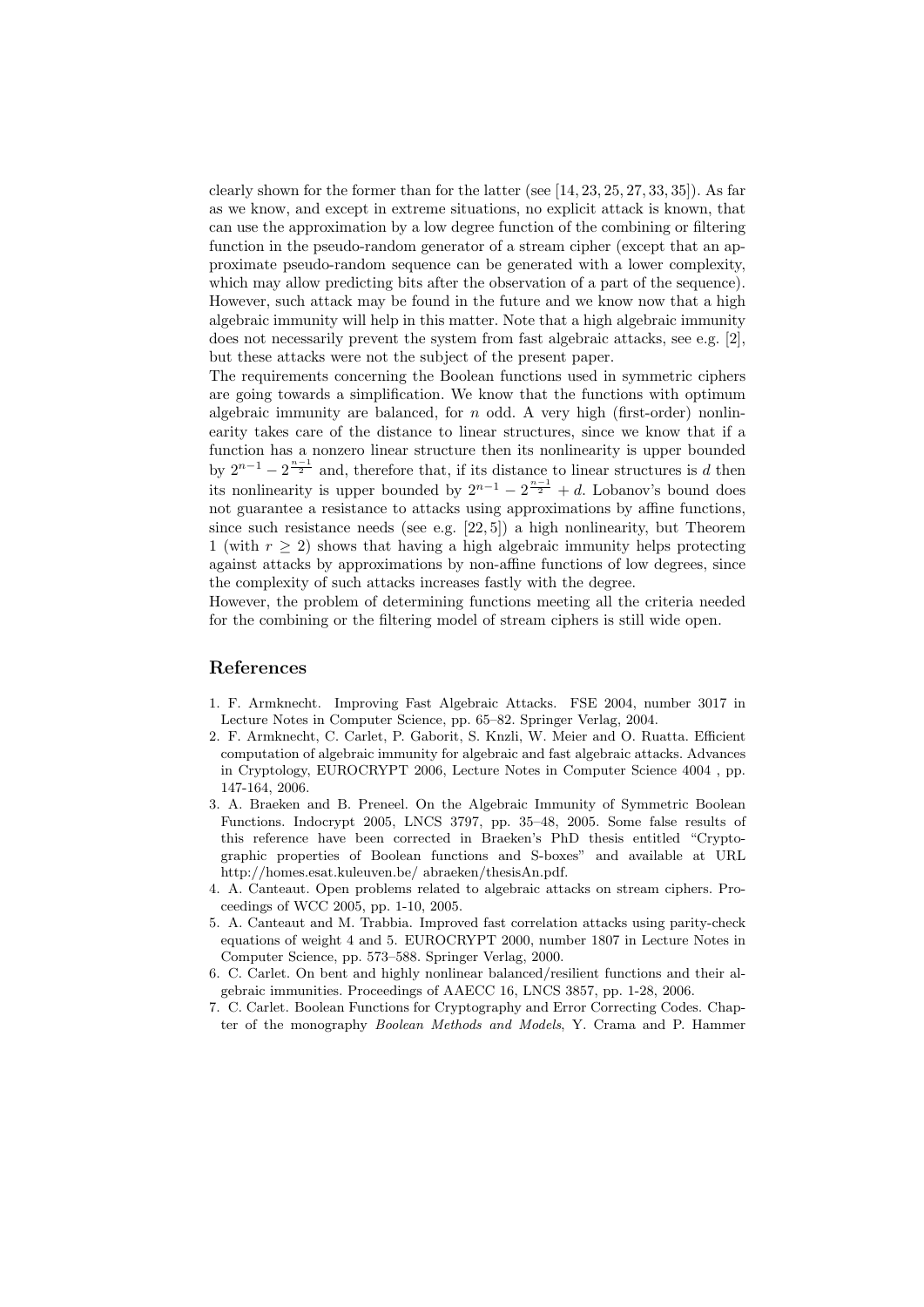eds, Cambridge University Press, to appear in 2006. Preliminary version available at http://www-rocq.inria.fr/codes/Claude.Carlet/pubs.html

- 8. C. Carlet, D. Dalai, K. Gupta and S. Maitra. Algebraic Immunity for Cryptographically Significant Boolean Functions: Analysis and Construction. To appear in IEEE Transactions on Information Theory, vol. 52, no. 7, July 2006.
- 9. C. Carlet and P. Gaborit. On the construction of balanced Boolean functions with a good algebraic immunity. Proceedings of BFCA (First Workshop on Boolean Functions: Cryptography and Applications), Rouen, France, March 2005, pp. 1-14.
- 10. C. Carlet, P Guillot and S. Mesnager. On immunity profile of Boolean functions. Proceedings of SETA'06 (International Conference on Sequences and their Applications). To appear in Lecture Notes in Computer Science.
- 11. C. Carlet and S. Mesnager. Improving the upper bounds on the covering radii of binary Reed-Muller codes. C. Carlet et S. Mesnager. To appear in IEEE Transactions on Information Theory, 2006.
- 12. F. Chabaud and S. Vaudenay. Links between Differential and Linear Cryptanalysis. EUROCRYPT'94, Advances in Cryptology, Lecture Notes in Computer Science 950, Springer Verlag, pp. 356-365, 1995.
- 13. G. Cohen, I. Honkala, S. Litsyn and A. Lobstein. Covering codes. North-Holland, 1997.
- 14. N. Courtois. Higher order correlation attacks, XL algorithm and cryptanalysis of Toyocrypt. Proceedings of ICISC 2002, LNCS 2587, pp. 182-199.
- 15. N. Courtois and W. Meier. Algebraic attacks on stream ciphers with linear feedback. Advances in Cryptology - EUROCRYPT 2003, number 2656 in Lecture Notes in Computer Science, pp. 345–359. Springer Verlag, 2003.
- 16. N. Courtois. Fast algebraic attacks on stream ciphers with linear feedback. CRYPTO 2003, number 2729 in Lecture Notes in Computer Science, pp. 176–194. Springer Verlag, 2003.
- 17. D. K. Dalai, K. C. Gupta and S. Maitra. Results on Algebraic Immunity for Cryptographically Significant Boolean Functions. Indocrypt 2004, Chennai, India, December 20–22, pp. 92–106, number 3348 in Lecture Notes in Computer Science, Springer Verlag, 2004
- 18. D. K. Dalai, K. C. Gupta and S. Maitra. Cryptographically Significant Boolean functions: Construction and Analysis in terms of Algebraic Immunity. Workshop on Fast Software Encryption, FSE 2005, pages 98–111, number 3557, Lecture Notes in Computer Science, Springer-Verlag.
- 19. D. K. Dalai, S. Maitra and S. Sarkar. Basic Theory in Construction of Boolean Functions with Maximum Possible Annihilator Immunity. Cryptology ePrint Archive, http://eprint.iacr.org/, No. 2005/229, 15 July, 2005. To be published in Designs, Codes and Cryptography.
- 20. D. K. Dalai, K. C. Gupta and S. Maitra. Notion of algebraic immunity and its evaluation related to fast algebraic attacks. Paper 2006/018 in http://eprint.iacr.org/
- 21. F. Didier. A new upper bound on the block error probability after decoding over the erasure channel. Preprint available at http://wwwrocq.inria.fr/codes/Frederic.Didier/

A revised version will appear in IEEE Transactions on Information Theory, 2006.

- 22. R. Forré. A fast correlation attack on nonlinearly feedforward filtered shift register sequences. EUROCRYPT '89, Lecture Notes in Comput. Sci. 434, pp. 586-595, Springer, 1990.
- 23. J. Golic. Fast low order approximation of cryptographic functions. Proceedings of EUROCRYPT'96, LNCS 1070, pp. 268-282, 1996.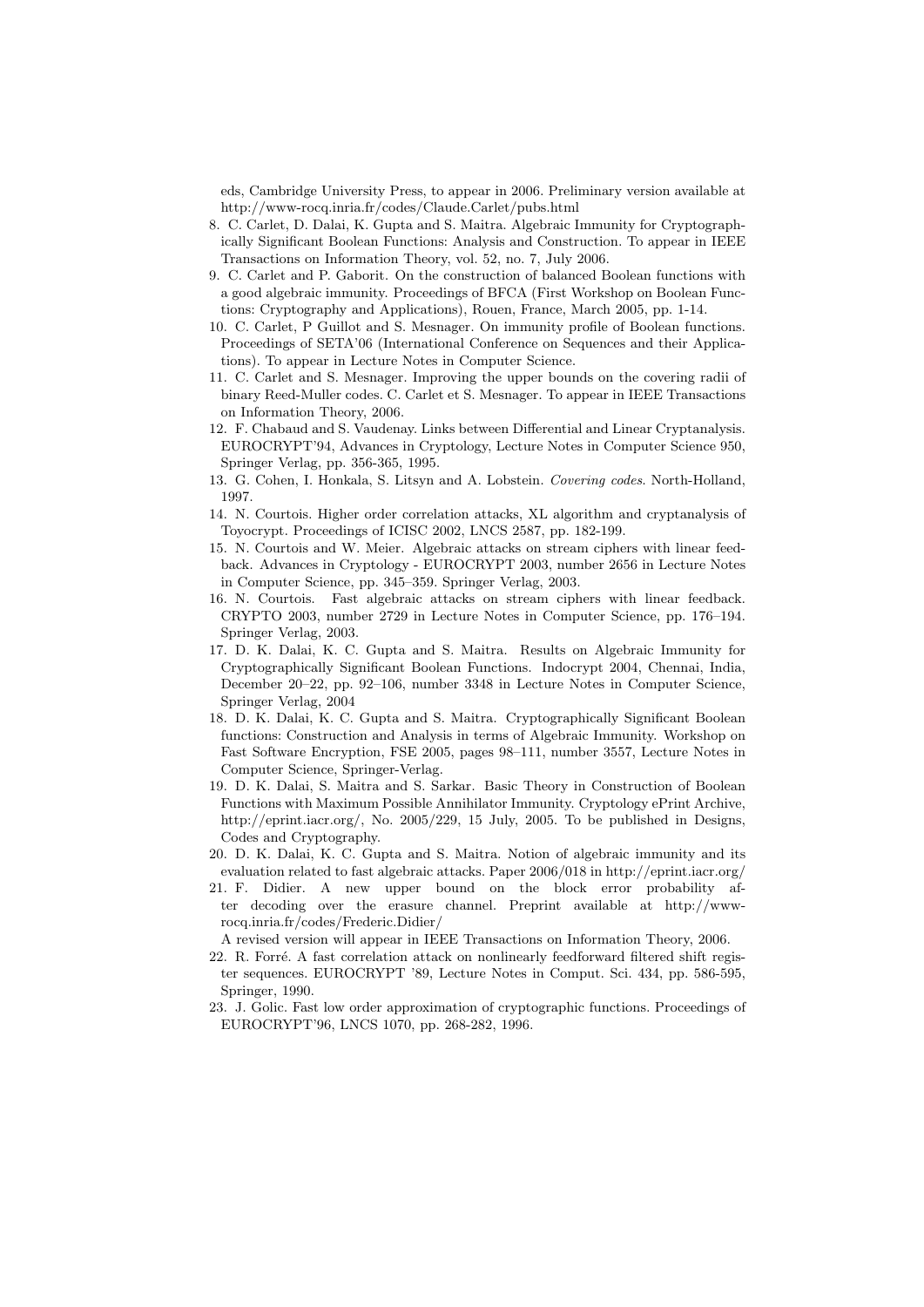- 24. P. Hawkes and G. G. Rose. Rewriting Variables: The Complexity of Fast Algebraic Attacks on Stream Ciphers. CRYPTO 2004, LNCS 3152, pp. 390–406. Springer Verlag, 2004.
- 25. T. Iwata and K. Kurosawa. Probabilistic higher order differential attack and higher order bent functions. Proceedings of ASIACRYPT'99, LNCS 1716, pp. 62-74, 1999.
- 26. L.R. Knudsen. Truncated and higher order differentials. Fast Software Encryption, Second International Workshop, Lecture Notes in Computer Science, n 1008. pp. 196–211. – Springer-Verlag, 1995.
- 27. L.R. Knudsen and M. J. B. Robshaw. Non-linear approximations in linear cryptanalysis. Proceedings of EUROCRYPT'96, LNCS 1070, pp. 224-236, 1996.
- 28. X. Lai. Higher order derivatives and differential cryptanalysis. Proc. "Symposium on Communication, Coding and Cryptography", in honor of J. L. Massey on the occasion of his 60'th birthday. 1994.
- 29. K. Kurosawa, T. Johansson and D. Stinson. Almost k-wise independent sample spaces and their applications. J. of Cryptology, vol. 14, no. 4, pp. 231-253, 2001.
- 30. M. Lobanov. Tight bound between nonlinearity and algebraic immunity. Paper 2005/441 in http://eprint.iacr.org/
- 31. J.L. Massey. Shift-register synthesis and BCH decoding. IEEE Transactions on Information Theory, vol. 15, pp. 122–127, 1969.
- 32. M. Matsui. Linear cryptanalysis method for DES cipher. Advances in Cryptology - EUROCRYPT'93, number 765 in Lecture Notes in Computer Science. Springer-Verlag, pp. 386-397, 1994.
- 33. U. M. Maurer. New approaches to the design of self-synchronizing stream ciphers. Proceedings of EUROCRYPT'91. LNCS 547, pp. 458-471, 1991.
- 34. A. Menezes, P. van Oorschot, and S. Vanstone. Handbook of Applied Cryptography. CRC Press Series on Discrete Mathematics and Its Applications, 1996.
- 35. W. Millan. Low order approximation of cipher functions. Cryptographic Policy and Algorithms. LNCS 1029, pp. 144-155, 1996.
- 36. F. J. MacWilliams and N. J. Sloane. The theory of error-correcting codes, Amsterdam, North Holland. 1977.
- 37. W. Meier, E. Pasalic and C. Carlet. Algebraic attacks and decomposition of Boolean functions. EUROCRYPT 2004, number 3027 in Lecture Notes in Computer Science, pp. 474–491. Springer Verlag, 2004.
- 38. W. Meier and O. Staffelbach. Nonlinearity Criteria for Cryptographic Functions. EUROCRYPT' 89, Lecture Notes in Computer Science 434, Springer Verlag, pp. 549-562, 1990.
- 39. R. A. Rueppel Analysis and design of stream ciphers Com. and Contr. Eng. Series, Berlin, Heidelberg, NY, London, Paris, Tokyo, 1986
- 40. C.E. Shannon. Communication theory of secrecy systems. Bell system technical journal, 28, pp. 656-715, 1949.

## 6 Appendix

#### 6.1 Remark on Lemma 1

For every choice of an element x in the support of  $h$ , let us denote by  $E_x$  the corresponding equation  $\sum_{u \in F_2^n \, | \, wt(u) \leq k} a_u x^u = 0$ . We obtain an equivalent system by replacing every equation  $E_x$  such that  $x \notin \{x_{v_{r+1},...,v_n}; (v_{r+1},...,v_n) \in F_2^{n-r}\}\$ (see the proof of Lemma 1) by the equation  $E_x + E_{x_{v_{r+1},...,v_n}}$ , where  $v_{r+1},...,v_n$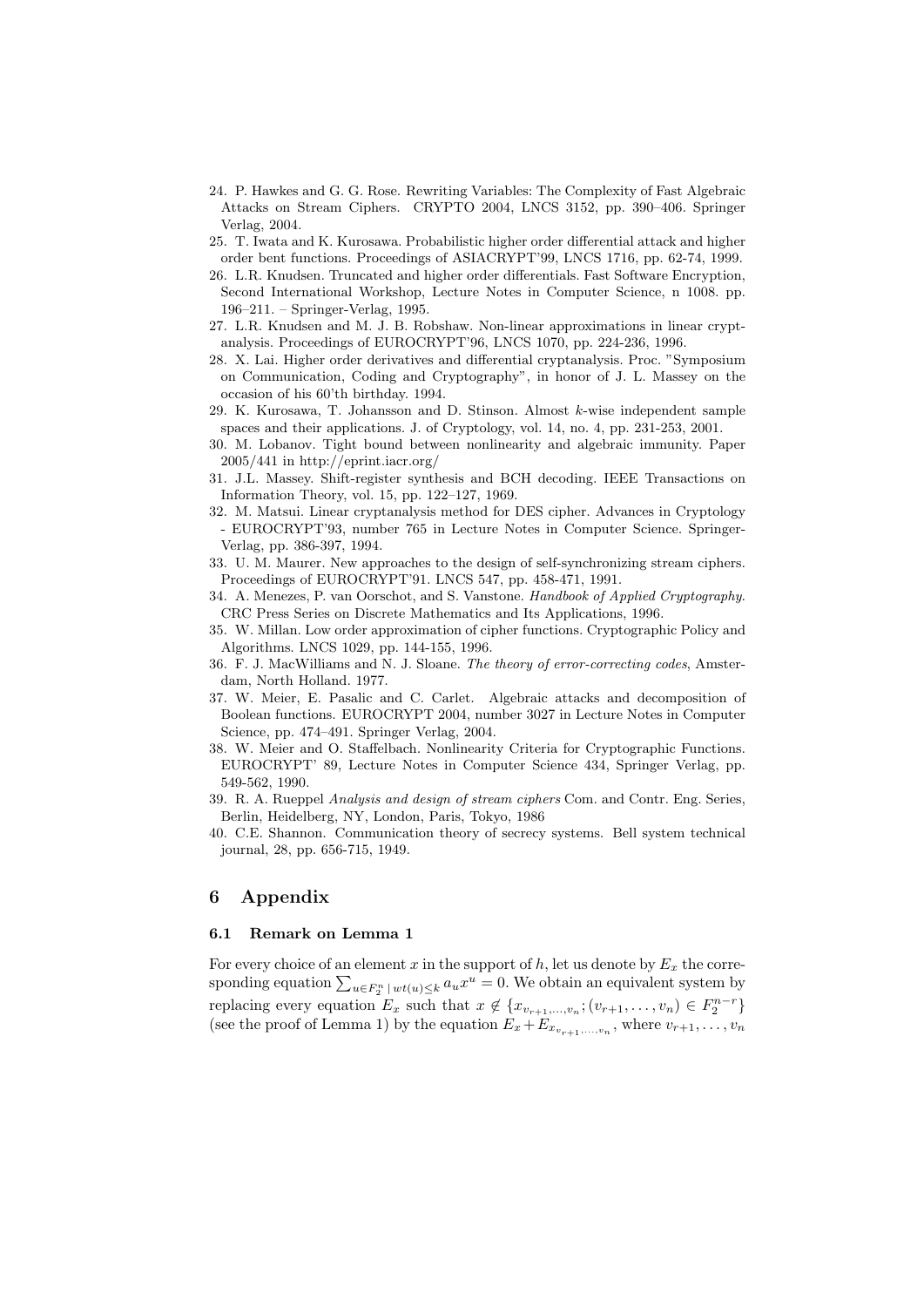are the  $n - r$  last coordinates of x. Note that, in this equation, every  $a_u$  such that  $(u_1, \ldots, u_r) = (0, \ldots, 0)$  vanishes. The resulting system contains the  $2^{n-r}$ equations  $E_{x_{v_{r+1},...,v_n}}$  (in the  $\sum_{i=0}^{k} {n \choose i}$  unknowns  $a_u$  such that  $wt(u) \leq k$ ) and  $wt(h) - 2^{n-r}$  equations in the  $\sum_{i=0}^{k} {n \choose i} - \sum_{i=0}^{k} {n-r \choose i}$  unknowns  $a_u$  such that  $wt(u) \leq k$  and  $(u_1, \ldots, u_r) \neq (0, \ldots, 0)$ . Let us denote these two sub-systems<br>by  $S^1$  and  $S^2$  respectively. Moving in each of the equations  $F$  of  $S^1$ by  $S_k^1$  and  $S_k^2$ , respectively. Moving in each of the equations  $E_{x_{v_{r+1},...,v_n}}$  of  $S_k^1$ all unknowns such that  $(u_1, \ldots, u_r) \neq (0, \ldots, 0)$  to the right hand side, we obtain a sub-system expressing the  $a_u$ 's such that  $(u_1, \ldots, u_r) = (0, \ldots, 0)$  by means of the  $a_u$ 's such that  $(u_1, \ldots, u_r) \neq (0, \ldots, 0)$ , if such  $a_u$ 's can exist (note that the number of equations in  $S_k^1$  is greater than the number of the  $a_u$ 's such that  $(u_1, \ldots, u_r) = (0, \ldots, 0)$ . Indeed, we have seen that this system has full rank  $\sum_{i=0}^{k} \binom{n-r}{i}$ . Hence, a solution of  $S_k^2$  may allow zero or one solution of  $S_k^1$ . Let  $d'_{k,h}$  be the dimension of the vector space of solutions of  $S_k^2$ . Then we have  $d_{k,h} \leq d'_{k,h}$  and  $d'_{k,h}$  equals  $\sum_{i=0}^{k} {n \choose i} - \sum_{i=0}^{k} {n-r \choose i}$  minus the rank of the system  $S_k^2$ . Similarly,  $d'_{k-1,h}$  equals  $\sum_{i=0}^{k-1} \binom{n}{i} - \sum_{i=0}^{k-1} \binom{n-r}{i}$  minus the rank of the system  $S_{k-1}^2$ . We deduce that  $d'_{k,h} \leq d'_{k-1,h} + \binom{n}{k} - \binom{n-r}{k}$ , since the rank of  $S_{k-1}^2$  is upper bounded by the rank of  $S_k^2$  (the system  $S_{k-1}^2$  can be obtained from  $S_k^2$  by erasing the unknowns  $a_u$  such that  $wt(u) = k$ ). We deduce by induction on k that  $d_{k,h} \leq \sum_{i=A I'(h)}^k {n \choose i} - \sum_{i=A I'(h)}^k {n-r \choose i}$ , where  $AI'(h)$  equals the minimum value of k such that  $S_k^2$  has non-trivial solutions. Note that  $AI'(h) \leq AI(h)$  and that  $AI'(h)$  may be strictly smaller than  $AI(h)$ , since  $S_k^2$  may have non-trivial solutions when  $S_k^1 \cup S_k^2$  has none. Hence, we cannot deduce that  $d_{k,h} \leq \sum_{i=A I(h)}^k {n \choose i} - \sum_{i=A I(h)}^k {n-r \choose i}$ . But the bound  $d_{k,h} \leq \sum_{i=AI'(h)}^{k} {n \choose i} - \sum_{i=AI'(h)}^{k} {n-r \choose i}$  may be better, in many concrete situations, than the bound of Lemma 1. In particular, for  $k = n$ , it implies  $wt(h) \geq \sum_{i=0}^{AI'(h)-1} {n \choose i} + \sum_{i=AI'(h)}^{n} {n-r \choose i}$ , and therefore (applying it also to  $h+1$ ):  $\sum_{i=0}^{AI'(h)-1} {n \choose i} + \sum_{i=AI'(h)}^{n} {n-r \choose i} \le wt(h) \le$  $\sum_{i=0}^{n-A} I'(h) \binom{n}{i} + \sum_{i=A}^{n} I'(h) \binom{n-r}{i}$  and, when  $AI(h)$  is not large and  $AI'(h)$  is not too small, this is better than the double inequality  $\max(\sum_{i=0}^{AI(h)-1} {n \choose i}, 2^{n-r}) \le$  $wt(h) \le \min(\sum_{i=0}^{n-AI(h)} {n \choose i}, 2^n - 2^{n-r})$  implied by Lemma 1 for  $k = n$ .

#### 6.2 Table

We give in the next table the values of the lower bounds of Theorem 1 and of  $[8]$ , for *n* ranging from 13 to 22 (this covers all practical cases, currently for stream ciphers), for optimum algebraic immunity  $\lceil \frac{n}{2} \rceil$  (note that this is the most unfavorable case for the bound of Theorem 1) and for  $r$  ranging from 1 to  $AI(f) - 1.$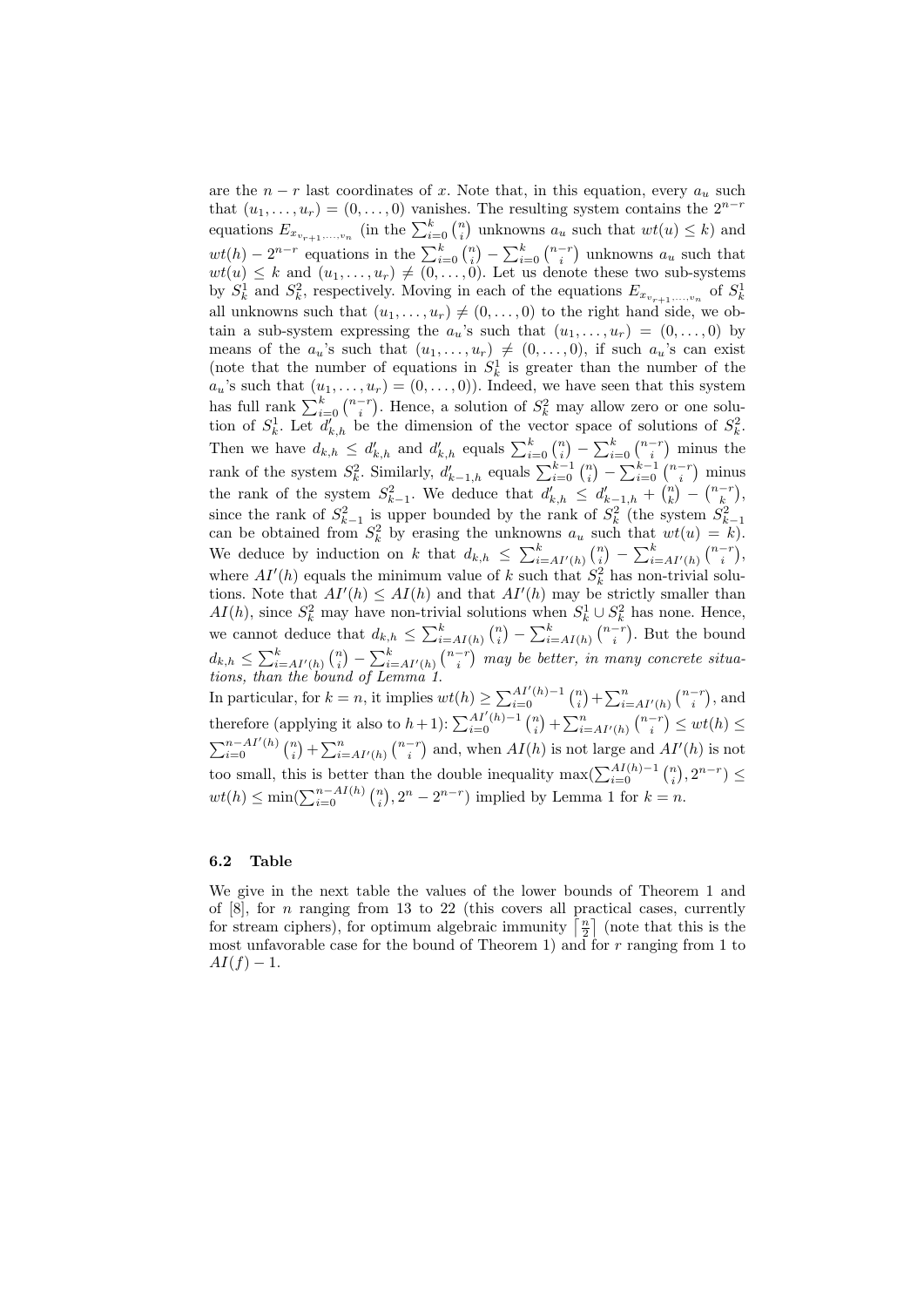| $\, n$          | $A\overline{I(f)}$ | $\boldsymbol{r}$ | The bound of Th. $1$ The bound of $[8]$ |              |
|-----------------|--------------------|------------------|-----------------------------------------|--------------|
| 13              | 7                  | 1                | 3172                                    | 2380         |
|                 |                    | $\overline{2}$   | 1124                                    | 1093         |
|                 |                    | 3                | $352\,$                                 | 378          |
|                 |                    | $\overline{4}$   | 184                                     | 92           |
|                 |                    | $\overline{5}$   | 28                                      | 14           |
|                 |                    | 6                | $\sqrt{2}$                              | $\mathbf{1}$ |
| 14              | 7                  | 1                | 4760                                    | 3473         |
|                 |                    | $\overline{2}$   | 1588                                    | 1471         |
|                 |                    | 3                | 464                                     | 470          |
|                 |                    | 4                | 212                                     | 106          |
|                 |                    | $\overline{5}$   | 30                                      | $15\,$       |
|                 |                    | 6                | $\overline{2}$                          | $\mathbf{1}$ |
| 15              | 8                  | $\mathbf{1}$     | 12952                                   | 9949         |
|                 |                    | $\overline{2}$   | 4760                                    | 4944         |
|                 |                    | 3                | 1588                                    | 1941         |
|                 |                    | $\overline{4}$   | 1026                                    | 576          |
|                 |                    | $\overline{5}$   | 242                                     | 121          |
|                 |                    | 6                | 32                                      | 16           |
|                 |                    | $\overline{7}$   | $\,2$                                   | $\mathbf{1}$ |
| 16              | 8                  | 1                | 19898                                   | 14893        |
|                 |                    | $\overline{2}$   | 6946                                    | 6885         |
|                 |                    | 3                | 2186                                    | 2517         |
|                 |                    | $\overline{4}$   | 1392                                    | 697          |
|                 |                    | $\overline{5}$   | 274                                     | 137          |
|                 |                    | 6                | 34                                      | 17           |
|                 |                    | $\overline{7}$   | $\overline{2}$                          | $\mathbf{1}$ |
| $\overline{17}$ | $\overline{9}$     | $\mathbf{1}$     | 52666                                   | 41226        |
|                 |                    | $\overline{2}$   | 19898                                   | 21778        |
|                 |                    | 3                | 6946                                    | 9402         |
|                 |                    | $\overline{4}$   | 2186                                    | 3214         |
|                 |                    | $\overline{5}$   | 1668                                    | 834          |
|                 |                    | 6                | 308                                     | 154          |
|                 |                    | $\overline{7}$   | 36                                      | 18           |
|                 |                    | 8                | $\boldsymbol{2}$                        | $\mathbf{1}$ |
| $\overline{18}$ | $\overline{9}$     | $\mathbf{1}$     | 82452                                   | 63004        |
|                 |                    | $\overline{2}$   | 29786                                   | 31180        |
|                 |                    | 3                | 9888                                    | 12616        |
|                 |                    | $\overline{4}$   | 2942                                    | 4048         |
|                 |                    | $\overline{5}$   | 1976                                    | 988          |
|                 |                    | 6                | 344                                     | 172          |
|                 |                    | $\overline{7}$   | 38                                      | 19           |
|                 |                    | 8                | $\overline{2}$                          | $\mathbf{1}$ |